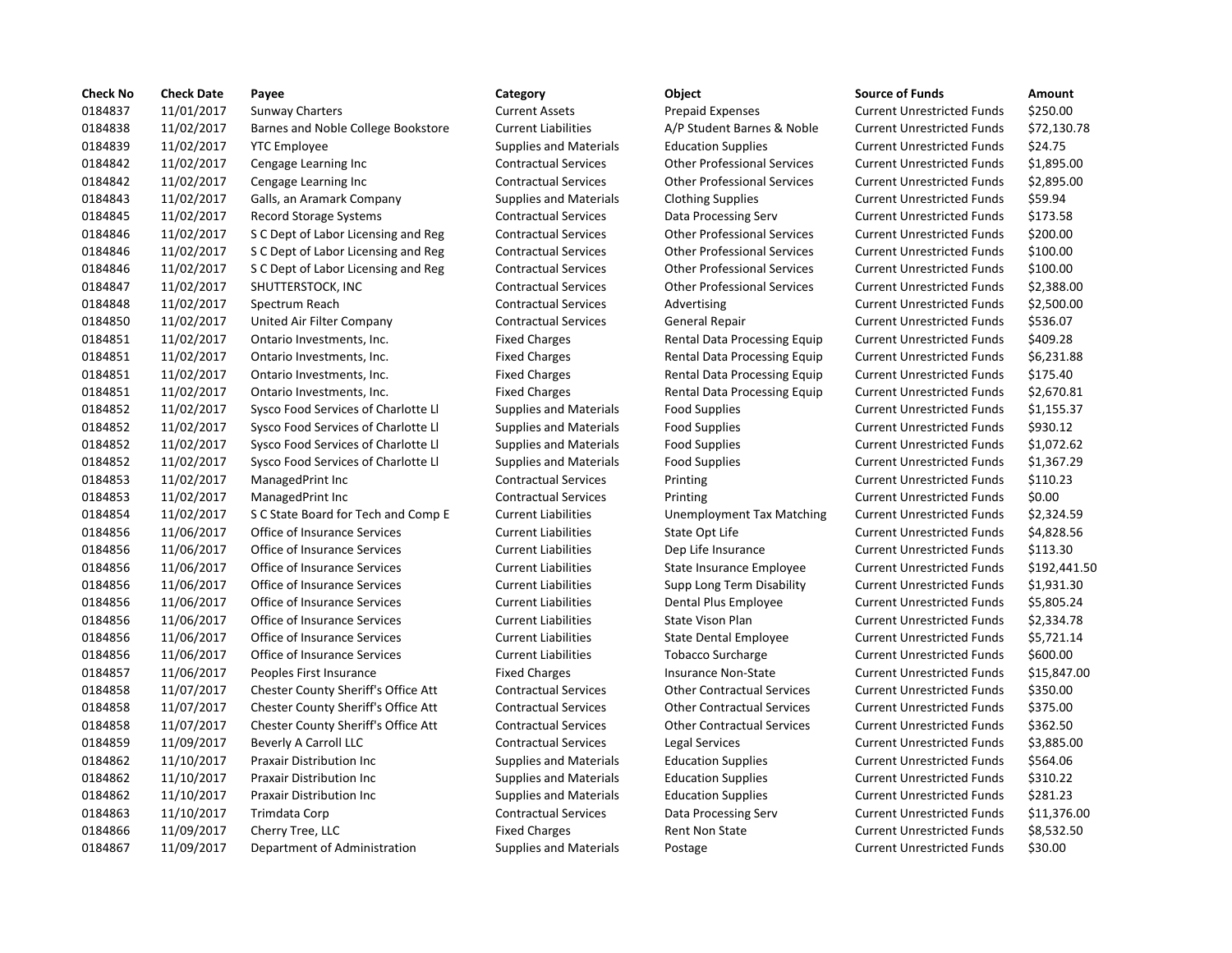| <b>Check No</b> | <b>Check Date</b> | Payee                                    | Category                      | Object                             | <b>Source of Funds</b>            | Amount     |
|-----------------|-------------------|------------------------------------------|-------------------------------|------------------------------------|-----------------------------------|------------|
| 0184868         | 11/09/2017        | York Technical College Foundation        | <b>Fixed Charges</b>          | <b>Rent Non State</b>              | <b>Current Unrestricted Funds</b> | \$1,666.6  |
| 0184868         | 11/09/2017        | <b>York Technical College Foundation</b> | <b>Fixed Charges</b>          | <b>Rent Non State</b>              | <b>Current Unrestricted Funds</b> | \$1,607.5  |
| 0184868         | 11/09/2017        | <b>York Technical College Foundation</b> | <b>Fixed Charges</b>          | <b>Rent Non State</b>              | <b>Current Unrestricted Funds</b> | \$3,082.3  |
| 0184869         | 11/09/2017        | <b>Chester Metropolitan District</b>     | <b>Contractual Services</b>   | <b>Utilities</b>                   | <b>Current Unrestricted Funds</b> | \$489.56   |
| 0184870         | 11/10/2017        | Ameripride Services Inc                  | <b>Supplies and Materials</b> | <b>Major Supplies</b>              | <b>Current Unrestricted Funds</b> | \$176.81   |
| 0184871         | 11/10/2017        | Anderson Stamp and Engraving             | <b>Supplies and Materials</b> | <b>Other Supplies</b>              | <b>Current Unrestricted Funds</b> | \$53.72    |
| 0184872         | 11/10/2017        | Boans Locksmith Shop                     | <b>Contractual Services</b>   | <b>Other Professional Services</b> | <b>Current Unrestricted Funds</b> | \$110.17   |
| 0184873         | 11/10/2017        | <b>Bridge Interpreting Service</b>       | <b>Contractual Services</b>   | <b>Other Professional Services</b> | <b>Current Unrestricted Funds</b> | \$4,320.0  |
| 0184874         | 11/10/2017        | <b>Burgess Sales &amp; Supply</b>        | <b>Contractual Services</b>   | <b>General Repair</b>              | <b>Current Unrestricted Funds</b> | \$369.15   |
| 0184875         | 11/10/2017        | Chef's Catering                          | <b>Supplies and Materials</b> | <b>Food Supplies</b>               | <b>Current Unrestricted Funds</b> | \$1,277.0  |
| 0184876         | 11/10/2017        | City Electric Supply                     | <b>Contractual Services</b>   | General Repair                     | <b>Current Unrestricted Funds</b> | \$213.42   |
| 0184877         | 11/10/2017        | City of Rock Hill                        | <b>Supplies and Materials</b> | Fuel                               | <b>Current Unrestricted Funds</b> | \$867.57   |
| 0184877         | 11/10/2017        | City of Rock Hill                        | <b>Supplies and Materials</b> | Fuel                               | <b>Current Unrestricted Funds</b> | \$919.17   |
| 0184878         | 11/10/2017        | Cox's Rock Hill Inc                      | <b>Contractual Services</b>   | <b>Other Professional Services</b> | <b>Current Unrestricted Funds</b> | \$420.00   |
| 0184879         | 11/10/2017        | Dade Paper and Bag Co                    | <b>Supplies and Materials</b> | Janitorial Supplies                | <b>Current Unrestricted Funds</b> | \$617.28   |
| 0184880         | 11/10/2017        | Davis & Floyd, Inc.                      | Permanent Improvements        | Fees, Arch, Eng & Other            | Unexpended Plant                  | \$1,614.5  |
| 0184880         | 11/10/2017        | Davis & Floyd, Inc.                      | Permanent Improvements        | Reimbursables                      | Unexpended Plant                  | \$125.05   |
| 0184881         | 11/10/2017        | <b>Elsevier Health Science</b>           | <b>Supplies and Materials</b> | <b>Education Supplies</b>          | <b>Current Unrestricted Funds</b> | \$4,684.0  |
| 0184881         | 11/10/2017        | <b>Elsevier Health Science</b>           | <b>Supplies and Materials</b> | <b>Education Supplies</b>          | <b>Current Unrestricted Funds</b> | $$-1,200.$ |
| 0184882         | 11/10/2017        | <b>ESP Associates PA</b>                 | Permanent Improvements        | Reimbursables                      | <b>Unexpended Plant</b>           | \$116.66   |
| 0184882         | 11/10/2017        | <b>ESP Associates PA</b>                 | Permanent Improvements        | Fees, Arch, Eng & Other            | Unexpended Plant                  | \$2,645.8  |
| 0184883         | 11/10/2017        | Graybar Electric Co                      | <b>Contractual Services</b>   | General Repair                     | <b>Current Unrestricted Funds</b> | \$166.50   |
| 0184883         | 11/10/2017        | Graybar Electric Co                      | <b>Contractual Services</b>   | General Repair                     | <b>Current Unrestricted Funds</b> | \$207.90   |
| 0184884         | 11/10/2017        | The Honey Baked Ham Co #1543             | <b>Supplies and Materials</b> | <b>Food Supplies</b>               | <b>Current Unrestricted Funds</b> | \$3,513.3  |
| 0184885         | 11/10/2017        | IData Incorporated                       | <b>Contractual Services</b>   | <b>Other Professional Services</b> | <b>Current Unrestricted Funds</b> | \$1,656.2  |
| 0184886         | 11/10/2017        | Jacksons Kitchen                         | <b>Supplies and Materials</b> | <b>Food Supplies</b>               | <b>Current Unrestricted Funds</b> | \$969.52   |
| 0184886         | 11/10/2017        | Jacksons Kitchen                         | <b>Supplies and Materials</b> | <b>Food Supplies</b>               | <b>Current Unrestricted Funds</b> | \$4,850.6  |
| 0184887         | 11/10/2017        | Johnson Controls Inc                     | <b>Contractual Services</b>   | General Repair                     | <b>Current Unrestricted Funds</b> | \$414.00   |
| 0184887         | 11/10/2017        | Johnson Controls Inc                     | <b>Contractual Services</b>   | General Repair                     | <b>Current Unrestricted Funds</b> | \$168.25   |
| 0184887         | 11/10/2017        | Johnson Controls Inc                     | <b>Contractual Services</b>   | General Repair                     | <b>Current Unrestricted Funds</b> | \$36.80    |
| 0184888         | 11/10/2017        | Merus Refreshment Services Inc           | <b>Supplies and Materials</b> | <b>Food Supplies</b>               | <b>Current Unrestricted Funds</b> | \$83.05    |
| 0184888         | 11/10/2017        | Merus Refreshment Services Inc           | <b>Supplies and Materials</b> | <b>Food Supplies</b>               | <b>Current Unrestricted Funds</b> | \$123.78   |
| 0184889         | 11/10/2017        | Mid-Carolina Ahec, Inc.                  | <b>Contractual Services</b>   | <b>Other Professional Services</b> | <b>Current Unrestricted Funds</b> | \$16.00    |
| 0184889         | 11/10/2017        | Mid-Carolina Ahec, Inc.                  | <b>Fixed Charges</b>          | Dues & Membership Fees             | <b>Current Unrestricted Funds</b> | \$124.00   |
| 0184890         | 11/10/2017        | Panera LLC                               | <b>Supplies and Materials</b> | <b>Food Supplies</b>               | <b>Current Unrestricted Funds</b> | \$242.21   |
| 0184890         | 11/10/2017        | Panera LLC                               | <b>Supplies and Materials</b> | <b>Food Supplies</b>               | <b>Current Unrestricted Funds</b> | \$1,136.0  |
| 0184890         | 11/10/2017        | Panera LLC                               | <b>Supplies and Materials</b> | <b>Food Supplies</b>               | <b>Current Unrestricted Funds</b> | \$1,034.7  |
| 0184891         | 11/10/2017        | <b>Praxair Distribution Inc</b>          | <b>Supplies and Materials</b> | <b>Education Supplies</b>          | <b>Current Unrestricted Funds</b> | \$527.72   |
| 0184892         | 11/10/2017        | River HillsLake Wylie EMS                | <b>Contractual Services</b>   | <b>Other Professional Services</b> | <b>Current Unrestricted Funds</b> | \$1,350.0  |
| 0184893         | 11/10/2017        | Rock Hill Police Department              | <b>Contractual Services</b>   | <b>Other Contractual Services</b>  | <b>Current Unrestricted Funds</b> | \$120.00   |
| 0184894         | 11/10/2017        | Screening for Mental Health Inc          | <b>Supplies and Materials</b> | <b>Education Supplies</b>          | <b>Current Unrestricted Funds</b> | \$550.00   |
| 0184895         | 11/10/2017        | Snipes                                   | <b>Supplies and Materials</b> | Janitorial Supplies                | <b>Current Unrestricted Funds</b> | \$93.09    |
| 0184895         | 11/10/2017        | Snipes                                   | <b>Supplies and Materials</b> | Janitorial Supplies                | <b>Current Unrestricted Funds</b> | \$43.66    |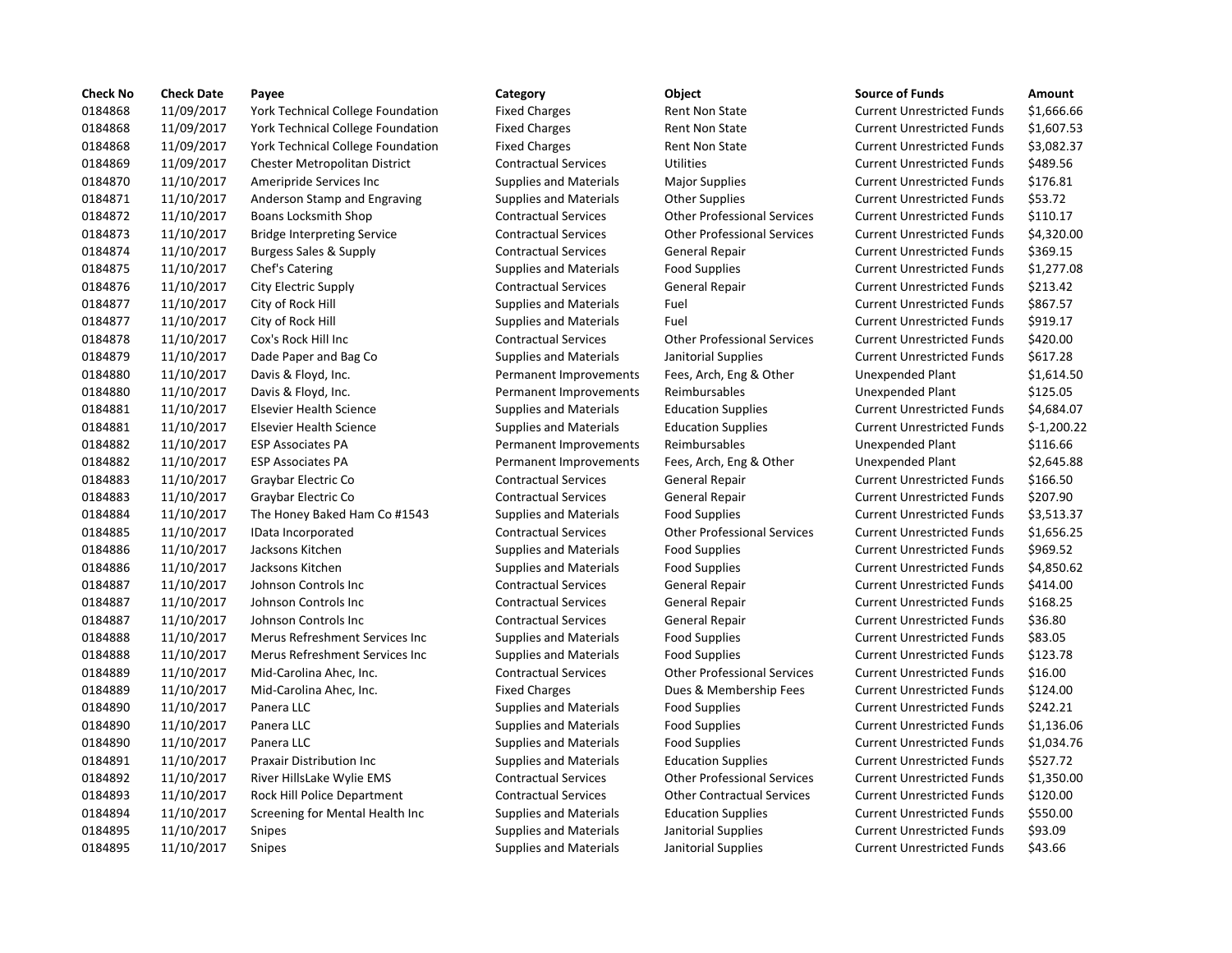| <b>Check No</b> | <b>Check Date</b> | Payee                                | Category                      | Object                             | <b>Source of Funds</b>            | Amount    |
|-----------------|-------------------|--------------------------------------|-------------------------------|------------------------------------|-----------------------------------|-----------|
| 0184896         | 11/10/2017        | Southeastern Emergency Equipment     | <b>Supplies and Materials</b> | <b>Education Supplies</b>          | <b>Current Unrestricted Funds</b> | \$105.75  |
| 0184896         | 11/10/2017        | Southeastern Emergency Equipment     | <b>Supplies and Materials</b> | <b>Education Supplies</b>          | <b>Current Unrestricted Funds</b> | \$70.42   |
| 0184897         | 11/10/2017        | Staffmark                            | <b>Contractual Services</b>   | <b>Other Contractual Services</b>  | <b>Current Unrestricted Funds</b> | \$293.20  |
| 0184897         | 11/10/2017        | Staffmark                            | <b>Contractual Services</b>   | <b>Other Contractual Services</b>  | <b>Current Unrestricted Funds</b> | \$293.20  |
| 0184897         | 11/10/2017        | Staffmark                            | <b>Contractual Services</b>   | <b>Other Professional Services</b> | <b>Current Unrestricted Funds</b> | \$293.20  |
| 0184897         | 11/10/2017        | Staffmark                            | <b>Contractual Services</b>   | <b>Other Professional Services</b> | <b>Current Unrestricted Funds</b> | \$293.20  |
| 0184897         | 11/10/2017        | Staffmark                            | <b>Contractual Services</b>   | <b>Other Contractual Services</b>  | <b>Current Unrestricted Funds</b> | \$522.59  |
| 0184897         | 11/10/2017        | Staffmark                            | <b>Contractual Services</b>   | <b>Other Contractual Services</b>  | <b>Current Unrestricted Funds</b> | \$522.59  |
| 0184898         | 11/10/2017        | Stericycle Inc                       | <b>Contractual Services</b>   | <b>Other Professional Services</b> | <b>Current Unrestricted Funds</b> | \$131.24  |
| 0184898         | 11/10/2017        | Stericycle Inc                       | <b>Contractual Services</b>   | <b>Other Professional Services</b> | <b>Current Unrestricted Funds</b> | \$282.67  |
| 0184898         | 11/10/2017        | Stericycle Inc                       | <b>Contractual Services</b>   | <b>Other Professional Services</b> | <b>Current Unrestricted Funds</b> | \$75.72   |
| 0184898         | 11/10/2017        | Stericycle Inc                       | <b>Contractual Services</b>   | <b>Other Professional Services</b> | <b>Current Unrestricted Funds</b> | \$15.14   |
| 0184899         | 11/10/2017        | Tapfin                               | <b>Contractual Services</b>   | <b>Other Professional Services</b> | <b>Current Unrestricted Funds</b> | \$18,633  |
| 0184899         | 11/10/2017        | Tapfin                               | <b>Contractual Services</b>   | <b>Other Professional Services</b> | <b>Current Unrestricted Funds</b> | \$0.00    |
| 0184900         | 11/10/2017        | Unified Av Systems                   | <b>Supplies and Materials</b> | <b>Education Supplies</b>          | <b>Current Unrestricted Funds</b> | \$6,530.0 |
| 0184901         | 11/10/2017        | <b>Unifirst Corporation</b>          | <b>Contractual Services</b>   | <b>Other Professional Services</b> | <b>Current Unrestricted Funds</b> | \$114.44  |
| 0184902         | 11/10/2017        | Waiter's Choice Catering             | <b>Supplies and Materials</b> | <b>Food Supplies</b>               | <b>Current Unrestricted Funds</b> | \$577.50  |
| 0184902         | 11/10/2017        | Waiter's Choice Catering             | <b>Supplies and Materials</b> | <b>Food Supplies</b>               | <b>Current Unrestricted Funds</b> | \$937.25  |
| 0184903         | 11/10/2017        | <b>Xerox Corporation</b>             | <b>Fixed Charges</b>          | Leased To Own Equip                | <b>Current Unrestricted Funds</b> | \$646.00  |
| 0184903         | 11/10/2017        | <b>Xerox Corporation</b>             | <b>Fixed Charges</b>          | Leased To Own Equip                | <b>Current Unrestricted Funds</b> | \$732.70  |
| 0184916         | 11/13/2017        | Petty Cash                           | <b>Supplies and Materials</b> | Office Supplies                    | <b>Current Unrestricted Funds</b> | \$21.59   |
| 0184916         | 11/13/2017        | Petty Cash                           | <b>Supplies and Materials</b> | <b>Education Supplies</b>          | <b>Current Unrestricted Funds</b> | \$37.69   |
| 0184916         | 11/13/2017        | Petty Cash                           | <b>Supplies and Materials</b> | <b>Food Supplies</b>               | <b>Current Unrestricted Funds</b> | \$21.03   |
| 0184916         | 11/13/2017        | Petty Cash                           | <b>Supplies and Materials</b> | <b>Food Supplies</b>               | <b>Current Unrestricted Funds</b> | \$18.47   |
| 0184916         | 11/13/2017        | Petty Cash                           | <b>Supplies and Materials</b> | <b>Education Supplies</b>          | <b>Current Unrestricted Funds</b> | \$17.36   |
| 0184916         | 11/13/2017        | Petty Cash                           | <b>Supplies and Materials</b> | <b>Food Supplies</b>               | <b>Current Unrestricted Funds</b> | \$10.00   |
| 0184916         | 11/13/2017        | Petty Cash                           | <b>Supplies and Materials</b> | <b>Food Supplies</b>               | <b>Current Unrestricted Funds</b> | \$20.38   |
| 0184916         | 11/13/2017        | Petty Cash                           | <b>Supplies and Materials</b> | <b>Food Supplies</b>               | <b>Current Unrestricted Funds</b> | \$37.44   |
| 0184916         | 11/13/2017        | Petty Cash                           | <b>Supplies and Materials</b> | <b>Food Supplies</b>               | <b>Current Unrestricted Funds</b> | \$26.98   |
| 0184920         | 11/15/2017        | Surveillance, Resources, and Invest  | <b>Contractual Services</b>   | <b>Other Professional Services</b> | <b>Current Unrestricted Funds</b> | \$109.00  |
| 0184920         | 11/15/2017        | Surveillance, Resources, and Invest  | <b>Contractual Services</b>   | <b>Other Professional Services</b> | <b>Current Unrestricted Funds</b> | \$436.00  |
| 0184921         | 11/15/2017        | York County Regional Chamber of Com  | <b>Fixed Charges</b>          | Dues & Membership Fees             | <b>Current Unrestricted Funds</b> | \$5,400.0 |
| 0184922         | 11/16/2017        | Ameripride Services Inc              | <b>Supplies and Materials</b> | <b>Major Supplies</b>              | <b>Current Unrestricted Funds</b> | \$265.32  |
| 0184923         | 11/16/2017        | Chester County Sheriff's Office Att  | <b>Contractual Services</b>   | <b>Other Contractual Services</b>  | <b>Current Unrestricted Funds</b> | \$443.75  |
| 0184924         | 11/16/2017        | Process Mechanical Piping & Erectio  | Permanent Improvements        | Renov of Build & Add               | <b>County Projects</b>            | \$5,616.0 |
| 0184924         | 11/16/2017        | Process Mechanical Piping & Erectio  | Permanent Improvements        | Renov of Build & Add               | <b>County Projects</b>            | \$1,550.0 |
| 0184925         | 11/17/2017        | <b>Bank of America</b>               | <b>Current Liabilities</b>    | A/P Bank of America                | <b>Current Unrestricted Funds</b> | \$211,53  |
| 0184926         | 11/17/2017        | <b>Chester Metropolitan District</b> | <b>Contractual Services</b>   | <b>Utilities</b>                   | <b>Current Unrestricted Funds</b> | \$416.80  |
| 0184927         | 11/17/2017        | Chronicle of Higher Education        | <b>Fixed Charges</b>          | Dues & Membership Fees             | <b>Current Unrestricted Funds</b> | \$164.00  |
| 0184932         | 11/21/2017        | Eagle Wood, Inc                      | Permanent Improvements        | Other Permanent Imp                | <b>Unexpended Plant</b>           | \$162,58  |
| 0184933         | 11/21/2017        | Granite Contracting, LLC             | Permanent Improvements        | Other Permanent Imp                | Master Plan                       | \$48,720  |
| 0184933         | 11/21/2017        | Granite Contracting, LLC             | Permanent Improvements        | Other Permanent Imp                | Master Plan                       | \$53,065  |
| 0184934         | 11/21/2017        | Adams Outdoor Advertising of Nc      | <b>Contractual Services</b>   | Advertising                        | <b>Current Unrestricted Funds</b> | \$1,885.0 |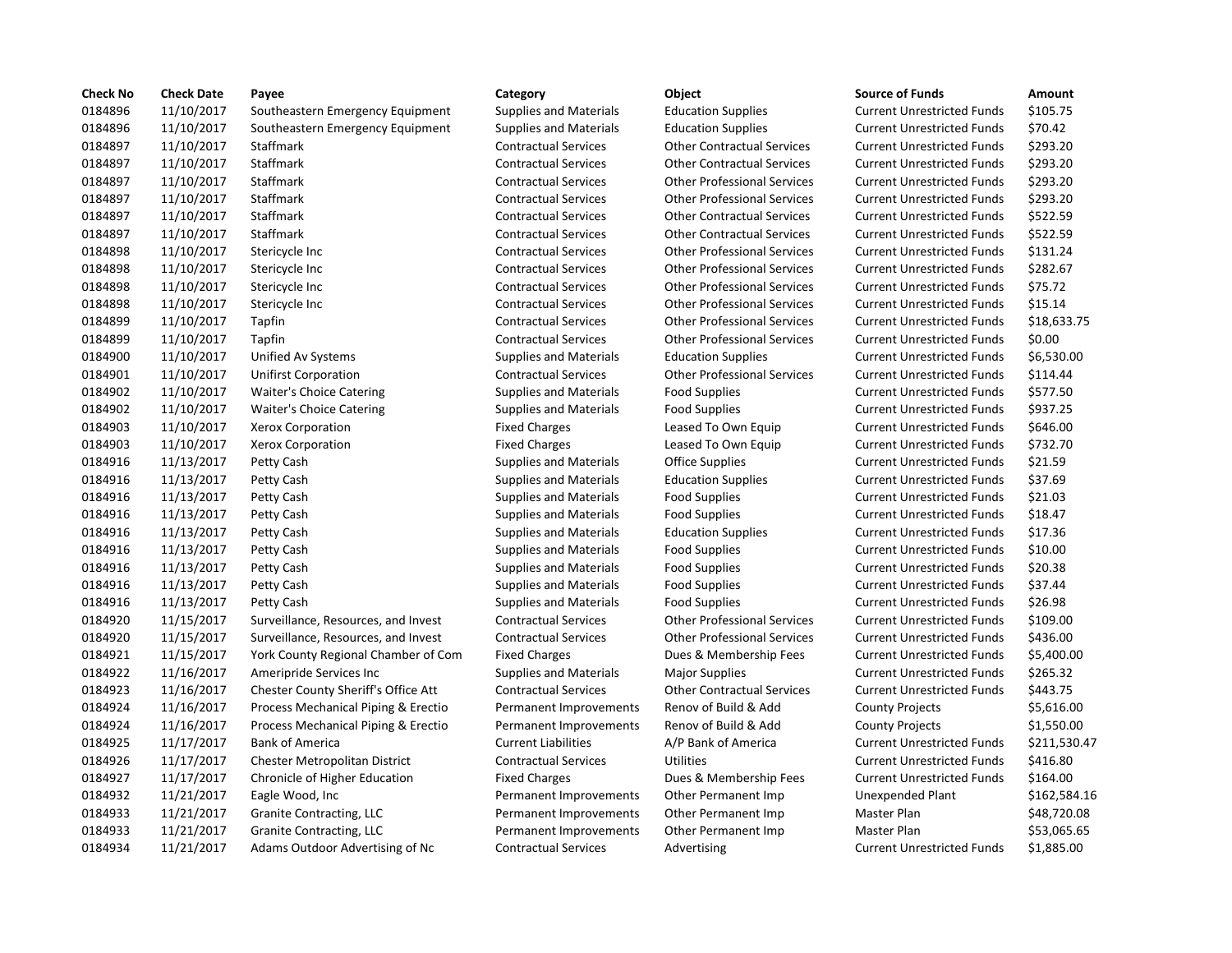| <b>Check No</b> | <b>Check Date</b> | Payee                               | Category                      | Object                               | <b>Source of Funds</b>            | Amount    |
|-----------------|-------------------|-------------------------------------|-------------------------------|--------------------------------------|-----------------------------------|-----------|
| 0184935         | 11/21/2017        | ADC Engineering, Inc.               | Permanent Improvements        | Fees, Arch, Eng & Other              | <b>County Projects</b>            | \$332.07  |
| 0184936         | 11/21/2017        | Ameripride Services Inc.            | <b>Supplies and Materials</b> | <b>Major Supplies</b>                | <b>Current Unrestricted Funds</b> | \$314.76  |
| 0184936         | 11/21/2017        | Ameripride Services Inc.            | <b>Supplies and Materials</b> | <b>Major Supplies</b>                | <b>Current Unrestricted Funds</b> | \$273.75  |
| 0184936         | 11/21/2017        | Ameripride Services Inc             | <b>Supplies and Materials</b> | <b>Major Supplies</b>                | <b>Current Unrestricted Funds</b> | \$75.20   |
| 0184937         | 11/21/2017        | Jack L. Anthony, JR                 | <b>Contractual Services</b>   | <b>Other Professional Services</b>   | <b>Current Unrestricted Funds</b> | \$3,569.0 |
| 0184938         | 11/21/2017        | <b>Bridge Interpreting Service</b>  | <b>Contractual Services</b>   | <b>Other Professional Services</b>   | <b>Current Unrestricted Funds</b> | \$4,320.0 |
| 0184939         | 11/21/2017        | Canon Solutions America Inc         | <b>Fixed Charges</b>          | <b>Rental Other</b>                  | <b>Current Unrestricted Funds</b> | \$55.11   |
| 0184940         | 11/21/2017        | Caretaker Management Service Inc    | <b>Contractual Services</b>   | <b>Other Professional Services</b>   | <b>Current Unrestricted Funds</b> | \$450.00  |
| 0184940         | 11/21/2017        | Caretaker Management Service Inc    | <b>Contractual Services</b>   | <b>Other Professional Services</b>   | <b>Current Unrestricted Funds</b> | \$400.00  |
| 0184940         | 11/21/2017        | Caretaker Management Service Inc    | <b>Contractual Services</b>   | <b>Other Contractual Services</b>    | <b>Current Unrestricted Funds</b> | \$155.00  |
| 0184940         | 11/21/2017        | Caretaker Management Service Inc    | <b>Contractual Services</b>   | <b>Other Contractual Services</b>    | <b>Current Unrestricted Funds</b> | \$1,050.0 |
| 0184941         | 11/21/2017        | Carolina Couriers, LLC              | <b>Contractual Services</b>   | <b>Other Contractual Services</b>    | <b>Current Unrestricted Funds</b> | \$805.00  |
| 0184942         | 11/21/2017        | Carolina Elevator Service Inc       | <b>Contractual Services</b>   | <b>Other Contractual Services</b>    | <b>Current Unrestricted Funds</b> | \$395.00  |
| 0184943         | 11/21/2017        | Chef's Catering                     | <b>Supplies and Materials</b> | <b>Food Supplies</b>                 | <b>Current Unrestricted Funds</b> | \$1,631.5 |
| 0184943         | 11/21/2017        | Chef's Catering                     | <b>Supplies and Materials</b> | <b>Food Supplies</b>                 | <b>Current Unrestricted Funds</b> | \$961.58  |
| 0184943         | 11/21/2017        | Chef's Catering                     | <b>Supplies and Materials</b> | <b>Food Supplies</b>                 | <b>Current Unrestricted Funds</b> | \$1,706.3 |
| 0184944         | 11/21/2017        | Chester County Sheriff's Office Att | <b>Contractual Services</b>   | <b>Other Contractual Services</b>    | <b>Current Unrestricted Funds</b> | \$368.75  |
| 0184945         | 11/21/2017        | Cox's Rock Hill Inc                 | <b>Contractual Services</b>   | <b>Other Professional Services</b>   | <b>Current Unrestricted Funds</b> | \$850.00  |
| 0184946         | 11/21/2017        | Dade Paper and Bag Co               | <b>Supplies and Materials</b> | Janitorial Supplies                  | <b>Current Unrestricted Funds</b> | \$2,852.4 |
| 0184946         | 11/21/2017        | Dade Paper and Bag Co               | <b>Supplies and Materials</b> | Janitorial Supplies                  | <b>Current Unrestricted Funds</b> | \$640.93  |
| 0184947         | 11/21/2017        | <b>ESP Associates PA</b>            | Permanent Improvements        | Fees, Arch, Eng & Other              | Master Plan                       | \$360.00  |
| 0184948         | 11/21/2017        | Faronics Technologies Usa Inc       | <b>Contractual Services</b>   | <b>Other Contractual Services</b>    | <b>Current Unrestricted Funds</b> | \$2,500.0 |
| 0184949         | 11/21/2017        | First Sun EAP                       | <b>Contractual Services</b>   | <b>Education &amp; Training Serv</b> | <b>Current Unrestricted Funds</b> | \$5,655.0 |
| 0184950         | 11/21/2017        | <b>Gateway Supply Company</b>       | <b>Contractual Services</b>   | General Repair                       | <b>Current Unrestricted Funds</b> | \$213.51  |
| 0184950         | 11/21/2017        | Gateway Supply Company              | <b>Contractual Services</b>   | General Repair                       | <b>Current Unrestricted Funds</b> | $$-22.17$ |
| 0184951         | 11/21/2017        | Graybar Electric Co                 | <b>Contractual Services</b>   | General Repair                       | <b>Current Unrestricted Funds</b> | \$100.55  |
| 0184951         | 11/21/2017        | Graybar Electric Co                 | <b>Contractual Services</b>   | General Repair                       | <b>Current Unrestricted Funds</b> | \$373.44  |
| 0184951         | 11/21/2017        | Graybar Electric Co                 | <b>Contractual Services</b>   | General Repair                       | <b>Current Unrestricted Funds</b> | \$297.50  |
| 0184951         | 11/21/2017        | Graybar Electric Co                 | <b>Contractual Services</b>   | General Repair                       | <b>Current Unrestricted Funds</b> | \$982.49  |
| 0184951         | 11/21/2017        | Graybar Electric Co                 | <b>Contractual Services</b>   | General Repair                       | <b>Current Unrestricted Funds</b> | \$933.60  |
| 0184952         | 11/21/2017        | The Honey Baked Ham Co #1543        | <b>Supplies and Materials</b> | <b>Food Supplies</b>                 | <b>Current Unrestricted Funds</b> | \$258.75  |
| 0184953         | 11/21/2017        | IData Incorporated                  | <b>Contractual Services</b>   | <b>Other Professional Services</b>   | <b>Current Unrestricted Funds</b> | \$843.75  |
| 0184954         | 11/21/2017        | Intellidemia Inc                    | <b>Contractual Services</b>   | <b>Other Professional Services</b>   | <b>Current Unrestricted Funds</b> | \$7,600.0 |
| 0184954         | 11/21/2017        | Intellidemia Inc                    | <b>Contractual Services</b>   | <b>Other Professional Services</b>   | <b>Current Unrestricted Funds</b> | \$600.00  |
| 0184955         | 11/21/2017        | Interior Plantscapes Llc            | <b>Contractual Services</b>   | <b>Other Professional Services</b>   | <b>Current Unrestricted Funds</b> | \$305.00  |
| 0184956         | 11/21/2017        | Jacksons Kitchen                    | <b>Supplies and Materials</b> | <b>Food Supplies</b>                 | <b>Current Unrestricted Funds</b> | \$5,256.5 |
| 0184956         | 11/21/2017        | Jacksons Kitchen                    | <b>Supplies and Materials</b> | <b>Food Supplies</b>                 | <b>Current Unrestricted Funds</b> | \$5,160.1 |
| 0184956         | 11/21/2017        | Jacksons Kitchen                    | <b>Supplies and Materials</b> | <b>Food Supplies</b>                 | <b>Current Unrestricted Funds</b> | \$919.73  |
| 0184956         | 11/21/2017        | Jacksons Kitchen                    | <b>Supplies and Materials</b> | <b>Food Supplies</b>                 | <b>Current Unrestricted Funds</b> | \$2,997.2 |
| 0184956         | 11/21/2017        | Jacksons Kitchen                    | <b>Supplies and Materials</b> | <b>Food Supplies</b>                 | <b>Current Unrestricted Funds</b> | \$5,056.5 |
| 0184957         | 11/21/2017        | James Seals & Stripes, Inc.         | Permanent Improvements        | Other Permanent Imp                  | Master Plan                       | \$1,800.0 |
| 0184958         | 11/21/2017        | ManagedPrint Inc                    | <b>Contractual Services</b>   | Printing                             | <b>Current Unrestricted Funds</b> | \$1,792.3 |
| 0184959         | 11/21/2017        | McMillan Pazdan Smith Architecture  | Permanent Improvements        | Fees. Arch. Eng & Other              | Unexpended Plant                  | \$750.00  |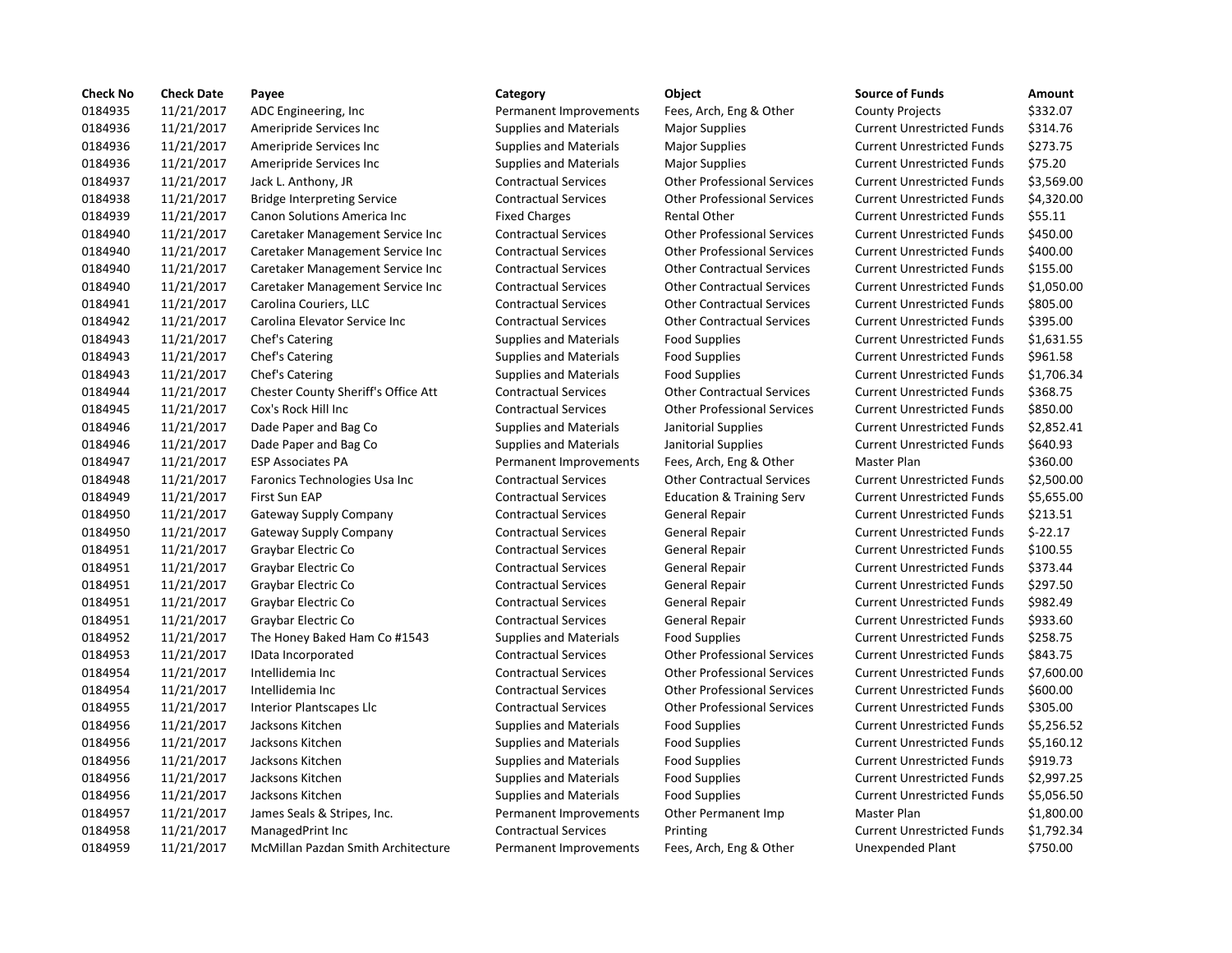| <b>Check No</b> | <b>Check Date</b> | Payee                               | Category                      | Object                             | <b>Source of Funds</b>            | Amount     |
|-----------------|-------------------|-------------------------------------|-------------------------------|------------------------------------|-----------------------------------|------------|
| 0184959         | 11/21/2017        | McMillan Pazdan Smith Architecture  | Permanent Improvements        | Reimbursables                      | Unexpended Plant                  | \$327.18   |
| 0184960         | 11/21/2017        | <b>Melanie Rowe Catering</b>        | <b>Supplies and Materials</b> | <b>Food Supplies</b>               | <b>Current Unrestricted Funds</b> | \$875.60   |
| 0184961         | 11/21/2017        | Merus Refreshment Services Inc      | <b>Supplies and Materials</b> | <b>Food Supplies</b>               | <b>Current Unrestricted Funds</b> | \$188.88   |
| 0184962         | 11/21/2017        | Mid-Carolina Ahec, Inc.             | <b>Contractual Services</b>   | <b>Other Professional Services</b> | <b>Current Unrestricted Funds</b> | \$64.00    |
| 0184962         | 11/21/2017        | Mid-Carolina Ahec, Inc.             | <b>Contractual Services</b>   | <b>Other Professional Services</b> | <b>Current Unrestricted Funds</b> | \$64.00    |
| 0184963         | 11/21/2017        | NCS Pearson Inc.                    | <b>Contractual Services</b>   | <b>Contractual Services</b>        | <b>Current Restricted Funds</b>   | \$2,246.00 |
| 0184964         | 11/21/2017        | Ontario Investments, Inc.           | <b>Fixed Charges</b>          | Rental Data Processing Equip       | <b>Current Unrestricted Funds</b> | \$2,042.81 |
| 0184964         | 11/21/2017        | Ontario Investments, Inc.           | <b>Fixed Charges</b>          | Rental Data Processing Equip       | <b>Current Unrestricted Funds</b> | \$2,670.81 |
| 0184964         | 11/21/2017        | Ontario Investments, Inc.           | <b>Fixed Charges</b>          | Rental Data Processing Equip       | <b>Current Unrestricted Funds</b> | \$175.40   |
| 0184964         | 11/21/2017        | Ontario Investments, Inc.           | <b>Supplies and Materials</b> | Postage                            | <b>Current Unrestricted Funds</b> | \$268.78   |
| 0184964         | 11/21/2017        | Ontario Investments, Inc.           | <b>Fixed Charges</b>          | Rental Data Processing Equip       | <b>Current Unrestricted Funds</b> | \$4,766.55 |
| 0184964         | 11/21/2017        | Ontario Investments, Inc.           | <b>Fixed Charges</b>          | Rental Data Processing Equip       | <b>Current Unrestricted Funds</b> | \$6,231.88 |
| 0184964         | 11/21/2017        | Ontario Investments, Inc.           | <b>Fixed Charges</b>          | Rental Data Processing Equip       | <b>Current Unrestricted Funds</b> | \$409.28   |
| 0184964         | 11/21/2017        | Ontario Investments, Inc.           | <b>Fixed Charges</b>          | Leased To Own Equip                | <b>Current Unrestricted Funds</b> | \$1,730.13 |
| 0184965         | 11/21/2017        | Our Three Sons Broadcasting         | <b>Contractual Services</b>   | Advertising                        | <b>Current Unrestricted Funds</b> | \$2,497.50 |
| 0184966         | 11/21/2017        | <b>Porter Paints</b>                | <b>Contractual Services</b>   | <b>General Repair</b>              | <b>Current Unrestricted Funds</b> | \$168.84   |
| 0184967         | 11/21/2017        | Praxair Distribution Inc            | <b>Supplies and Materials</b> | <b>Education Supplies</b>          | <b>Current Unrestricted Funds</b> | \$272.16   |
| 0184968         | 11/21/2017        | Rci of Sc Inc                       | Permanent Improvements        | Fees, Arch, Eng & Other            | Unexpended Plant                  | \$305.00   |
| 0184968         | 11/21/2017        | Rci of Sc Inc                       | Permanent Improvements        | Reimbursables                      | <b>Unexpended Plant</b>           | \$69.30    |
| 0184969         | 11/21/2017        | Record Storage Systems              | <b>Contractual Services</b>   | Data Processing Serv               | <b>Current Unrestricted Funds</b> | \$153.89   |
| 0184970         | 11/21/2017        | Rev.com Inc                         | <b>Contractual Services</b>   | <b>Other Professional Services</b> | <b>Current Unrestricted Funds</b> | \$17.00    |
| 0184971         | 11/21/2017        | RMF Engineering Inc                 | Permanent Improvements        | Fees, Arch, Eng & Other            | <b>County Projects</b>            | \$5,000.00 |
| 0184972         | 11/21/2017        | Softdocs Inc                        | <b>Supplies and Materials</b> | <b>Office Supplies</b>             | <b>Current Unrestricted Funds</b> | \$207.75   |
| 0184972         | 11/21/2017        | Softdocs Inc                        | <b>Supplies and Materials</b> | <b>Office Supplies</b>             | <b>Current Unrestricted Funds</b> | \$45.00    |
| 0184972         | 11/21/2017        | Softdocs Inc                        | <b>Supplies and Materials</b> | <b>Office Supplies</b>             | <b>Current Unrestricted Funds</b> | $$-4.50$   |
| 0184973         | 11/21/2017        | Southeastern Chapter National Safet | <b>Supplies and Materials</b> | <b>Education Supplies</b>          | <b>Current Unrestricted Funds</b> | \$65.00    |
| 0184974         | 11/21/2017        | Southeastern Emergency Equipment    | <b>Supplies and Materials</b> | <b>Education Supplies</b>          | <b>Current Unrestricted Funds</b> | \$2.83     |
| 0184975         | 11/21/2017        | <b>Staffmark</b>                    | <b>Contractual Services</b>   | <b>Other Contractual Services</b>  | <b>Current Unrestricted Funds</b> | \$496.13   |
| 0184975         | 11/21/2017        | Staffmark                           | <b>Contractual Services</b>   | <b>Other Contractual Services</b>  | <b>Current Unrestricted Funds</b> | \$522.59   |
| 0184975         | 11/21/2017        | Staffmark                           | <b>Contractual Services</b>   | <b>Other Contractual Services</b>  | <b>Current Unrestricted Funds</b> | \$522.59   |
| 0184975         | 11/21/2017        | Staffmark                           | <b>Contractual Services</b>   | <b>Other Contractual Services</b>  | <b>Current Unrestricted Funds</b> | \$293.20   |
| 0184975         | 11/21/2017        | Staffmark                           | <b>Contractual Services</b>   | <b>Other Contractual Services</b>  | <b>Current Unrestricted Funds</b> | \$293.20   |
| 0184975         | 11/21/2017        | Staffmark                           | <b>Contractual Services</b>   | <b>Other Contractual Services</b>  | <b>Current Unrestricted Funds</b> | \$298.70   |
| 0184975         | 11/21/2017        | Staffmark                           | <b>Contractual Services</b>   | <b>Other Professional Services</b> | <b>Current Unrestricted Funds</b> | \$293.20   |
| 0184975         | 11/21/2017        | <b>Staffmark</b>                    | <b>Contractual Services</b>   | <b>Other Professional Services</b> | <b>Current Unrestricted Funds</b> | \$293.20   |
| 0184975         | 11/21/2017        | Staffmark                           | <b>Contractual Services</b>   | <b>Other Professional Services</b> | <b>Current Unrestricted Funds</b> | \$298.70   |
| 0184976         | 11/21/2017        | U Save Auto Rental                  | Travel                        | Travel                             | <b>Current Unrestricted Funds</b> | \$139.83   |
| 0184976         | 11/21/2017        | U Save Auto Rental                  | Travel                        | Travel                             | <b>Current Unrestricted Funds</b> | \$178.95   |
| 0184976         | 11/21/2017        | U Save Auto Rental                  | Travel                        | Travel                             | <b>Current Unrestricted Funds</b> | \$41.22    |
| 0184976         | 11/21/2017        | U Save Auto Rental                  | Travel                        | Travel                             | <b>Current Unrestricted Funds</b> | \$64.79    |
| 0184976         | 11/21/2017        | U Save Auto Rental                  | Travel                        | Travel                             | <b>Current Unrestricted Funds</b> | \$39.61    |
| 0184976         | 11/21/2017        | U Save Auto Rental                  | Travel                        | Travel                             | <b>Current Unrestricted Funds</b> | \$153.83   |
| 0184976         | 11/21/2017        | U Save Auto Rental                  | Travel                        | Travel                             | <b>Current Unrestricted Funds</b> | \$52.21    |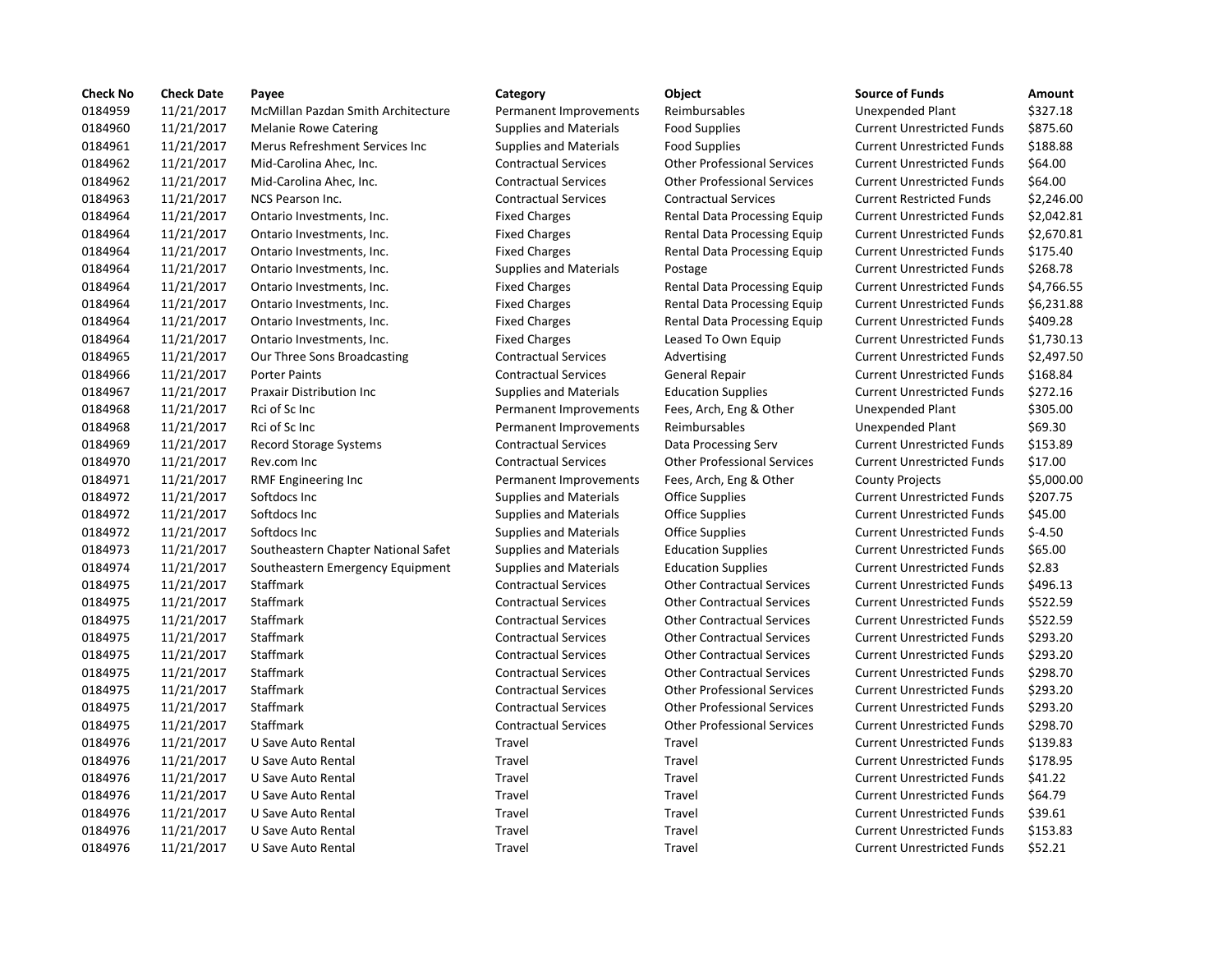| <b>Check No</b> | <b>Check Date</b> | Payee                               | Category                      | Object                             | <b>Source of Funds</b>            | Amount     |
|-----------------|-------------------|-------------------------------------|-------------------------------|------------------------------------|-----------------------------------|------------|
| 0184976         | 11/21/2017        | U Save Auto Rental                  | Travel                        | Travel                             | <b>Current Unrestricted Funds</b> | \$52.44    |
| 0184976         | 11/21/2017        | U Save Auto Rental                  | Travel                        | Travel                             | <b>Current Unrestricted Funds</b> | \$79.22    |
| 0184976         | 11/21/2017        | U Save Auto Rental                  | Travel                        | Travel                             | <b>Current Unrestricted Funds</b> | \$82.39    |
| 0184976         | 11/21/2017        | U Save Auto Rental                  | Travel                        | Travel                             | <b>Current Unrestricted Funds</b> | \$82.43    |
| 0184976         | 11/21/2017        | U Save Auto Rental                  | Travel                        | Travel                             | <b>Current Unrestricted Funds</b> | \$158.36   |
| 0184976         | 11/21/2017        | U Save Auto Rental                  | Travel                        | Travel                             | <b>Current Unrestricted Funds</b> | \$206.33   |
| 0184976         | 11/21/2017        | U Save Auto Rental                  | Travel                        | Travel                             | <b>Current Unrestricted Funds</b> | \$164.87   |
| 0184977         | 11/21/2017        | <b>Unifirst Corporation</b>         | <b>Contractual Services</b>   | <b>Other Professional Services</b> | <b>Current Unrestricted Funds</b> | \$114.44   |
| 0184978         | 11/21/2017        | Vendable Systems Inc                | <b>Supplies and Materials</b> | <b>Food Supplies</b>               | <b>Current Unrestricted Funds</b> | \$164.64   |
| 0184978         | 11/21/2017        | Vendable Systems Inc                | <b>Supplies and Materials</b> | <b>Food Supplies</b>               | <b>Current Unrestricted Funds</b> | \$345.09   |
| 0184979         | 11/21/2017        | Waiter's Choice Catering            | <b>Supplies and Materials</b> | <b>Food Supplies</b>               | <b>Current Unrestricted Funds</b> | \$374.74   |
| 0184980         | 11/21/2017        | Waste Management of the Carolinas   | <b>Contractual Services</b>   | <b>Other Contractual Services</b>  | <b>Current Unrestricted Funds</b> | \$343.05   |
| 0184981         | 11/21/2017        | <b>West Group</b>                   | Equipment                     | Library Books, Maps & Film         | <b>Current Unrestricted Funds</b> | \$638.57   |
| 0184982         | 11/21/2017        | <b>Wilson Nursery</b>               | <b>Supplies and Materials</b> | <b>Maintenance Supplies</b>        | <b>Current Unrestricted Funds</b> | \$149.80   |
| 0184983         | 11/21/2017        | <b>York County</b>                  | <b>Contractual Services</b>   | <b>Other Professional Services</b> | <b>Current Unrestricted Funds</b> | \$34.38    |
| 0184983         | 11/21/2017        | <b>York County</b>                  | <b>Contractual Services</b>   | <b>Other Professional Services</b> | <b>Current Unrestricted Funds</b> | \$34.10    |
| 0184983         | 11/21/2017        | York County                         | <b>Contractual Services</b>   | <b>Other Professional Services</b> | <b>Current Unrestricted Funds</b> | \$54.73    |
| 0184984         | 11/21/2017        | Youvisit Llc                        | <b>Contractual Services</b>   | <b>Other Professional Services</b> | <b>Current Unrestricted Funds</b> | \$1,403.00 |
| 0184986         | 11/22/2017        | S C State Board for Tech and Comp E | <b>Contractual Services</b>   | <b>Other Contractual Services</b>  | <b>Current Unrestricted Funds</b> | \$1,955.00 |
| 0184987         | 11/29/2017        | <b>Business Card</b>                | <b>Supplies and Materials</b> | <b>Food Supplies</b>               | <b>Current Unrestricted Funds</b> | \$104.90   |
| 0184987         | 11/29/2017        | <b>Business Card</b>                | Travel                        | Out of State Lodging               | <b>Current Unrestricted Funds</b> | \$1,091.50 |
| 0184987         | 11/29/2017        | <b>Business Card</b>                | Travel                        | In State Lodging                   | <b>Current Unrestricted Funds</b> | \$331.80   |
| 0184987         | 11/29/2017        | <b>Business Card</b>                | Travel                        | In State Lodging                   | <b>Current Unrestricted Funds</b> | \$331.80   |
| 0184987         | 11/29/2017        | <b>Business Card</b>                | Travel                        | In State Priv Auto                 | <b>Current Unrestricted Funds</b> | \$154.29   |
| 0184987         | 11/29/2017        | <b>Business Card</b>                | Travel                        | In State Meals                     | <b>Current Unrestricted Funds</b> | \$19.74    |
| 0184987         | 11/29/2017        | <b>Business Card</b>                | Travel                        | In State Lodging                   | <b>Current Unrestricted Funds</b> | \$331.80   |
| 0184987         | 11/29/2017        | <b>Business Card</b>                | Travel                        | In State Lodging                   | <b>Current Unrestricted Funds</b> | \$138.86   |
| 0184987         | 11/29/2017        | <b>Business Card</b>                | <b>Supplies and Materials</b> | Food Supplies                      | <b>Current Unrestricted Funds</b> | \$12.25    |
| 0184987         | 11/29/2017        | <b>Business Card</b>                | Travel                        | In State Lodging                   | <b>Current Unrestricted Funds</b> | \$154.29   |
| 0184987         | 11/29/2017        | <b>Business Card</b>                | Travel                        | Out of State Other Trans           | <b>Current Unrestricted Funds</b> | \$41.79    |
| 0184987         | 11/29/2017        | <b>Business Card</b>                | Travel                        | Out of State Misc Travel           | <b>Current Unrestricted Funds</b> | \$42.00    |
| 0184987         | 11/29/2017        | <b>Business Card</b>                | Travel                        | Out of State Air Trans             | <b>Current Unrestricted Funds</b> | \$50.00    |
| 0184989         | 11/30/2017        | A-1 Fence Company                   | <b>Contractual Services</b>   | General Repair                     | <b>Current Unrestricted Funds</b> | \$841.00   |
| 0184989         | 11/30/2017        | A-1 Fence Company                   | <b>Contractual Services</b>   | General Repair                     | <b>Current Unrestricted Funds</b> | \$1,500.00 |
| 0184989         | 11/30/2017        | A-1 Fence Company                   | Permanent Improvements        | Renov of Build & Add               | <b>County Projects</b>            | \$1,500.00 |
| 0184989         | 11/30/2017        | A-1 Fence Company                   | Permanent Improvements        | Renov of Build & Add               | <b>County Projects</b>            | \$795.00   |
| 0184990         | 11/30/2017        | Act                                 | <b>Supplies and Materials</b> | <b>Testing Supplies</b>            | <b>Current Unrestricted Funds</b> | \$382.00   |
| 0184991         | 11/30/2017        | Ameripride Services Inc             | <b>Supplies and Materials</b> | <b>Major Supplies</b>              | <b>Current Unrestricted Funds</b> | \$239.56   |
| 0184992         | 11/30/2017        | Anderson Stamp and Engraving        | <b>Supplies and Materials</b> | <b>Other Supplies</b>              | <b>Current Unrestricted Funds</b> | \$21.13    |
| 0184993         | 11/30/2017        | Jack L. Anthony, JR                 | <b>Contractual Services</b>   | <b>Other Professional Services</b> | <b>Current Unrestricted Funds</b> | \$3,569.00 |
| 0184994         | 11/30/2017        | <b>Atlanta Dental Supply</b>        | <b>Contractual Services</b>   | <b>General Repair</b>              | <b>Current Unrestricted Funds</b> | \$261.16   |
| 0184995         | 11/30/2017        | <b>Bridge Interpreting Service</b>  | <b>Contractual Services</b>   | <b>Other Professional Services</b> | <b>Current Unrestricted Funds</b> | \$2,370.00 |
| 0184995         | 11/30/2017        | <b>Bridge Interpreting Service</b>  | <b>Contractual Services</b>   | <b>Other Professional Services</b> | <b>Current Unrestricted Funds</b> | \$4,410.00 |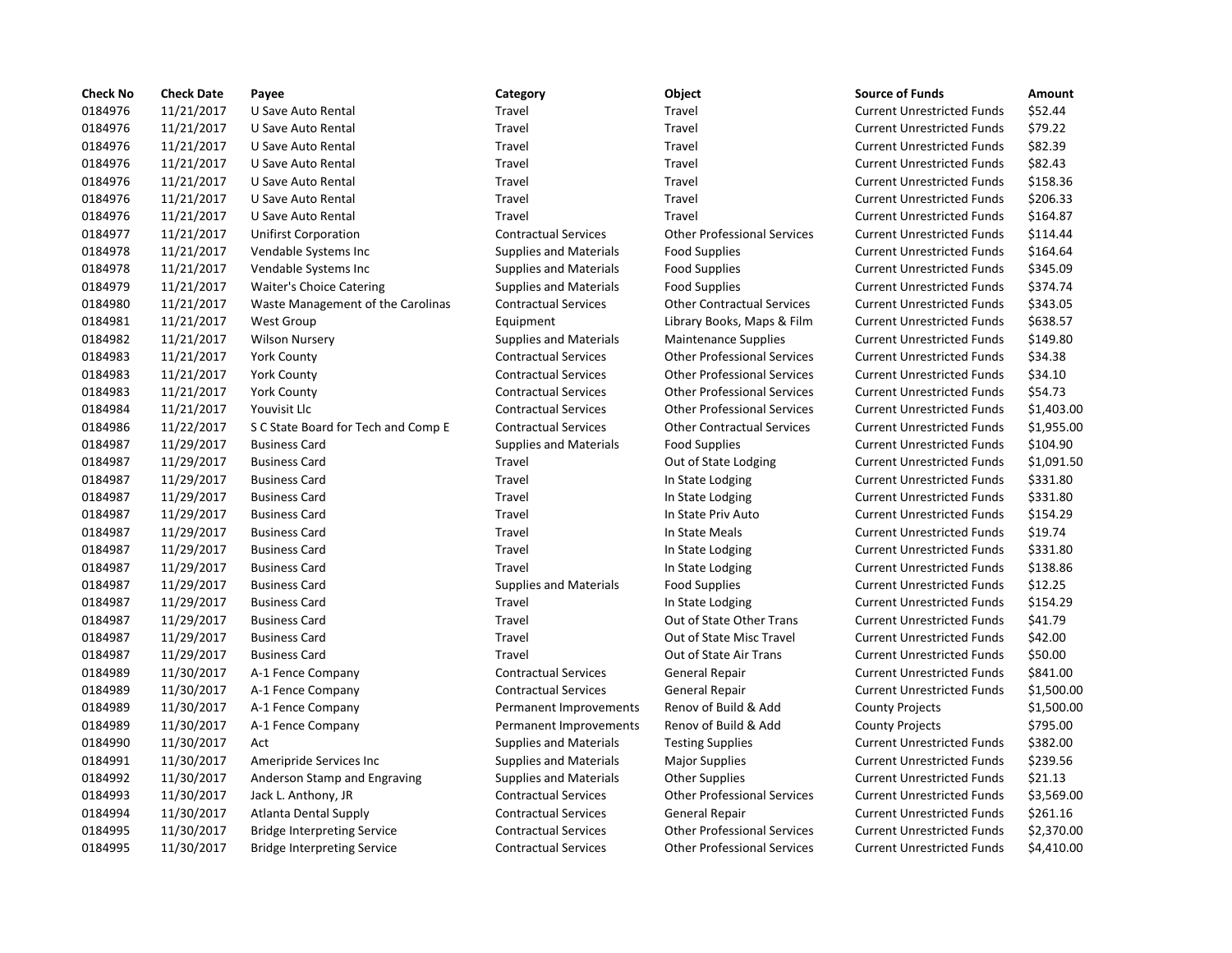| <b>Check No</b> | <b>Check Date</b> | Payee                               | Category                      | Object                             | <b>Source of Funds</b>            | Amount    |
|-----------------|-------------------|-------------------------------------|-------------------------------|------------------------------------|-----------------------------------|-----------|
| 0184996         | 11/30/2017        | Canon Solutions America Inc         | <b>Fixed Charges</b>          | Leased To Own Equip                | <b>Current Unrestricted Funds</b> | \$8,329.7 |
| 0184996         | 11/30/2017        | <b>Canon Solutions America Inc.</b> | <b>Supplies and Materials</b> | <b>Photocopy Supplies</b>          | <b>Current Unrestricted Funds</b> | \$51.80   |
| 0184996         | 11/30/2017        | Canon Solutions America Inc         | <b>Supplies and Materials</b> | <b>Photocopy Supplies</b>          | <b>Current Unrestricted Funds</b> | \$170.64  |
| 0184997         | 11/30/2017        | CareerAmerica LLC                   | <b>Contractual Services</b>   | <b>Other Professional Services</b> | <b>Current Unrestricted Funds</b> | \$8,710.0 |
| 0184998         | 11/30/2017        | Chef's Catering                     | <b>Supplies and Materials</b> | <b>Food Supplies</b>               | <b>Current Unrestricted Funds</b> | \$2,299.4 |
| 0184999         | 11/30/2017        | Chester County Sheriff's Office Att | <b>Contractual Services</b>   | <b>Other Contractual Services</b>  | <b>Current Unrestricted Funds</b> | \$162.50  |
| 0185000         | 11/30/2017        | City of Rock Hill                   | <b>Supplies and Materials</b> | Fuel                               | <b>Current Unrestricted Funds</b> | \$214.80  |
| 0185000         | 11/30/2017        | City of Rock Hill                   | <b>Supplies and Materials</b> | Fuel                               | <b>Current Unrestricted Funds</b> | \$708.93  |
| 0185001         | 11/30/2017        | Cox's Rock Hill Inc                 | <b>Contractual Services</b>   | <b>Other Professional Services</b> | <b>Current Unrestricted Funds</b> | \$580.00  |
| 0185001         | 11/30/2017        | Cox's Rock Hill Inc                 | <b>Contractual Services</b>   | <b>Other Professional Services</b> | <b>Current Unrestricted Funds</b> | \$1,320.0 |
| 0185002         | 11/30/2017        | Dade Paper and Bag Co               | <b>Supplies and Materials</b> | Janitorial Supplies                | <b>Current Unrestricted Funds</b> | \$148.54  |
| 0185002         | 11/30/2017        | Dade Paper and Bag Co               | <b>Supplies and Materials</b> | Janitorial Supplies                | <b>Current Unrestricted Funds</b> | \$2,124.9 |
| 0185003         | 11/30/2017        | Drums Tire & Battery Service        | <b>Contractual Services</b>   | Motor Vehicle Repair               | <b>Current Unrestricted Funds</b> | \$78.50   |
| 0185003         | 11/30/2017        | Drums Tire & Battery Service        | <b>Contractual Services</b>   | Motor Vehicle Repair               | <b>Current Unrestricted Funds</b> | \$28.50   |
| 0185004         | 11/30/2017        | Eastern Refrigeration Service, Inc. | <b>Contractual Services</b>   | <b>Other Professional Services</b> | <b>Current Unrestricted Funds</b> | \$499.78  |
| 0185005         | 11/30/2017        | <b>ESP Associates PA</b>            | Permanent Improvements        | Fees, Arch, Eng & Other            | Unexpended Plant                  | \$694.00  |
| 0185005         | 11/30/2017        | <b>ESP Associates PA</b>            | Permanent Improvements        | Reimbursables                      | Unexpended Plant                  | \$16.67   |
| 0185006         | 11/30/2017        | <b>Gala Affairs Party Rentals</b>   | <b>Contractual Services</b>   | <b>Other Contractual Services</b>  | <b>Current Unrestricted Funds</b> | \$136.10  |
| 0185007         | 11/30/2017        | Galls, an Aramark Company           | <b>Supplies and Materials</b> | <b>Clothing Supplies</b>           | <b>Current Unrestricted Funds</b> | \$1,198.4 |
| 0185007         | 11/30/2017        | Galls, an Aramark Company           | <b>Supplies and Materials</b> | <b>Clothing Supplies</b>           | <b>Current Unrestricted Funds</b> | \$171.02  |
| 0185008         | 11/30/2017        | <b>GOBL Library Solutions</b>       | Equipment                     | Library Books, Maps & Film         | <b>Current Unrestricted Funds</b> | \$4,200.3 |
| 0185009         | 11/30/2017        | Graybar Electric Co                 | <b>Contractual Services</b>   | General Repair                     | <b>Current Unrestricted Funds</b> | \$94.45   |
| 0185009         | 11/30/2017        | Graybar Electric Co                 | <b>Contractual Services</b>   | <b>General Repair</b>              | <b>Current Unrestricted Funds</b> | \$156.23  |
| 0185009         | 11/30/2017        | Graybar Electric Co                 | <b>Contractual Services</b>   | General Repair                     | <b>Current Unrestricted Funds</b> | \$192.60  |
| 0185009         | 11/30/2017        | Graybar Electric Co                 | <b>Contractual Services</b>   | General Repair                     | <b>Current Unrestricted Funds</b> | \$171.09  |
| 0185010         | 11/30/2017        | The Honey Baked Ham Co #1543        | <b>Supplies and Materials</b> | <b>Food Supplies</b>               | <b>Current Unrestricted Funds</b> | \$553.50  |
| 0185010         | 11/30/2017        | The Honey Baked Ham Co #1543        | <b>Supplies and Materials</b> | <b>Food Supplies</b>               | <b>Current Unrestricted Funds</b> | \$92.25   |
| 0185010         | 11/30/2017        | The Honey Baked Ham Co #1543        | <b>Supplies and Materials</b> | <b>Food Supplies</b>               | <b>Current Unrestricted Funds</b> | \$36.67   |
| 0185010         | 11/30/2017        | The Honey Baked Ham Co #1543        | <b>Supplies and Materials</b> | <b>Food Supplies</b>               | <b>Current Unrestricted Funds</b> | \$276.75  |
| 0185011         | 11/30/2017        | IData Incorporated                  | <b>Contractual Services</b>   | <b>Other Professional Services</b> | <b>Current Unrestricted Funds</b> | \$911.25  |
| 0185012         | 11/30/2017        | Interstate Fleet Services           | <b>Contractual Services</b>   | Motor Vehicle Repair               | <b>Current Unrestricted Funds</b> | \$40.30   |
| 0185013         | 11/30/2017        | Keck and Wood, Inc                  | Permanent Improvements        | Fees, Arch, Eng & Other            | <b>Unexpended Plant</b>           | \$798.08  |
| 0185014         | 11/30/2017        | Lowes Home Centers                  | <b>Contractual Services</b>   | <b>General Repair</b>              | <b>Current Unrestricted Funds</b> | \$69.14   |
| 0185014         | 11/30/2017        | Lowes Home Centers                  | <b>Contractual Services</b>   | <b>General Repair</b>              | <b>Current Unrestricted Funds</b> | \$254.06  |
| 0185015         | 11/30/2017        | <b>Melanie Rowe Catering</b>        | <b>Supplies and Materials</b> | <b>Food Supplies</b>               | <b>Current Unrestricted Funds</b> | \$747.95  |
| 0185016         | 11/30/2017        | Mid-Carolina Ahec, Inc.             | <b>Contractual Services</b>   | <b>Other Professional Services</b> | <b>Current Unrestricted Funds</b> | \$64.00   |
| 0185016         | 11/30/2017        | Mid-Carolina Ahec, Inc.             | <b>Contractual Services</b>   | <b>Other Professional Services</b> | <b>Current Unrestricted Funds</b> | \$35.00   |
| 0185017         | 11/30/2017        | Jeffrey A. Monroe                   | Permanent Improvements        | Other Permanent Imp                | Master Plan                       | \$650.00  |
| 0185018         | 11/30/2017        | MSDSonline                          | <b>Contractual Services</b>   | <b>Other Professional Services</b> | <b>Current Unrestricted Funds</b> | \$2,699.0 |
| 0185019         | 11/30/2017        | <b>National Instruments Corp</b>    | <b>Supplies and Materials</b> | <b>Education Supplies</b>          | <b>Current Unrestricted Funds</b> | \$5,941.0 |
| 0185020         | 11/30/2017        | Panera LLC                          | <b>Supplies and Materials</b> | <b>Food Supplies</b>               | <b>Current Unrestricted Funds</b> | \$107.76  |
| 0185020         | 11/30/2017        | Panera LLC                          | <b>Supplies and Materials</b> | <b>Food Supplies</b>               | <b>Current Unrestricted Funds</b> | \$69.26   |
| 0185020         | 11/30/2017        | Panera LLC                          | <b>Supplies and Materials</b> | <b>Food Supplies</b>               | <b>Current Unrestricted Funds</b> | \$153.50  |
|                 |                   |                                     |                               |                                    |                                   |           |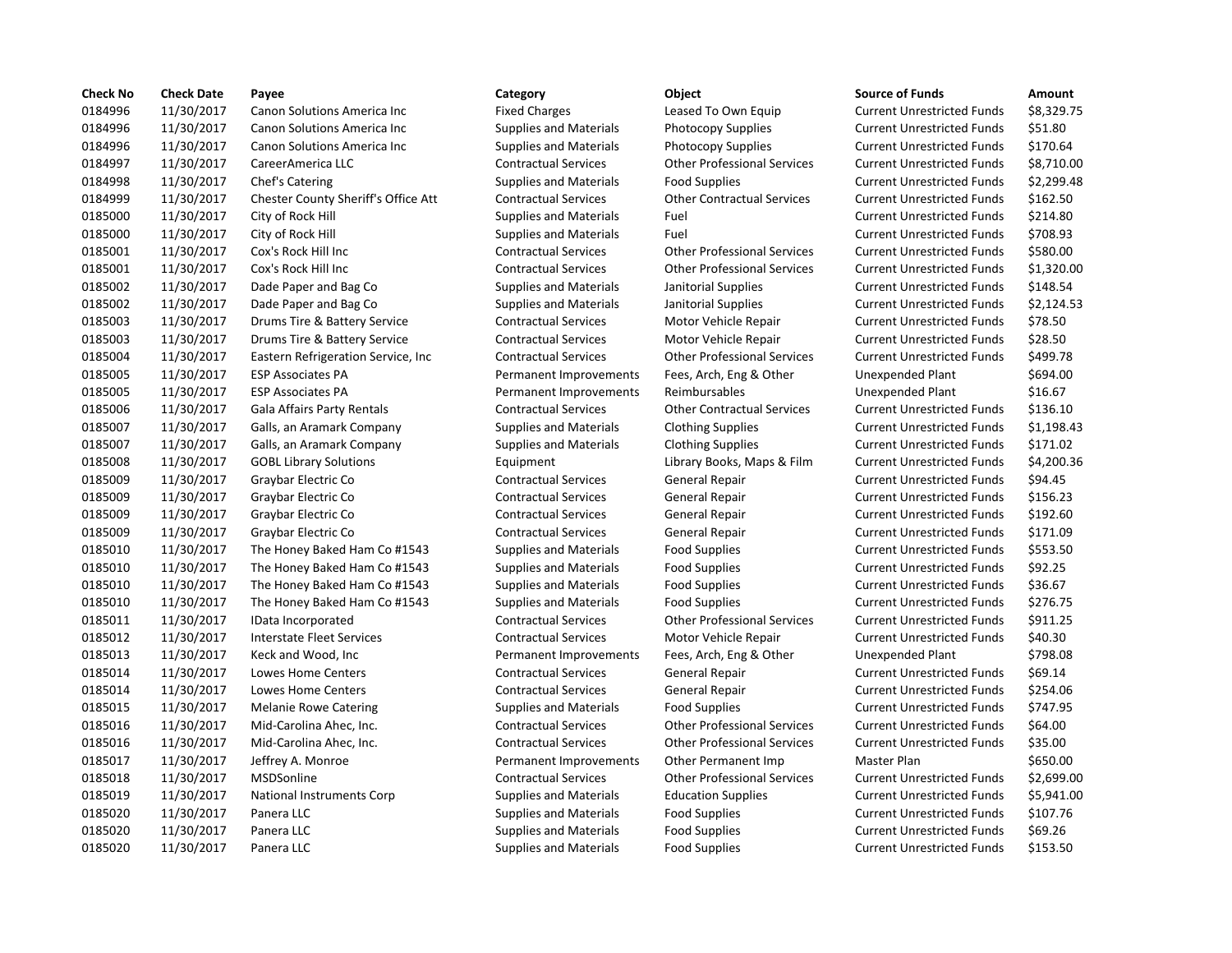| <b>Check No</b> | <b>Check Date</b> | Payee                               | Category                      | Object                             | <b>Source of Funds</b>            | Amount     |
|-----------------|-------------------|-------------------------------------|-------------------------------|------------------------------------|-----------------------------------|------------|
| 0185020         | 11/30/2017        | Panera LLC                          | <b>Supplies and Materials</b> | <b>Food Supplies</b>               | <b>Current Unrestricted Funds</b> | \$27.79    |
| 0185020         | 11/30/2017        | Panera LLC                          | <b>Supplies and Materials</b> | <b>Food Supplies</b>               | <b>Current Unrestricted Funds</b> | \$13.99    |
| 0185020         | 11/30/2017        | Panera LLC                          | <b>Supplies and Materials</b> | <b>Food Supplies</b>               | <b>Current Unrestricted Funds</b> | \$14.99    |
| 0185020         | 11/30/2017        | Panera LLC                          | <b>Supplies and Materials</b> | <b>Food Supplies</b>               | <b>Current Unrestricted Funds</b> | \$15.00    |
| 0185020         | 11/30/2017        | Panera LLC                          | <b>Supplies and Materials</b> | <b>Food Supplies</b>               | <b>Current Unrestricted Funds</b> | $$-0.01$   |
| 0185021         | 11/30/2017        | Patterson Dental Company            | <b>Supplies and Materials</b> | <b>Education Supplies</b>          | <b>Current Unrestricted Funds</b> | \$2,064.0  |
| 0185021         | 11/30/2017        | Patterson Dental Company            | <b>Supplies and Materials</b> | <b>Education Supplies</b>          | <b>Current Unrestricted Funds</b> | $$-154.08$ |
| 0185022         | 11/30/2017        | The Pest Bureau                     | <b>Contractual Services</b>   | <b>Other Contractual Services</b>  | <b>Current Unrestricted Funds</b> | \$1,266.0  |
| 0185023         | 11/30/2017        | <b>Porter Paints</b>                | <b>Contractual Services</b>   | General Repair                     | <b>Current Unrestricted Funds</b> | \$29.28    |
| 0185024         | 11/30/2017        | Power Drives Inc                    | <b>Contractual Services</b>   | General Repair                     | <b>Current Unrestricted Funds</b> | \$5,715.0  |
| 0185024         | 11/30/2017        | Power Drives Inc                    | <b>Contractual Services</b>   | General Repair                     | <b>Current Unrestricted Funds</b> | \$240.00   |
| 0185024         | 11/30/2017        | Power Drives Inc                    | <b>Contractual Services</b>   | General Repair                     | <b>Current Unrestricted Funds</b> | \$500.00   |
| 0185024         | 11/30/2017        | Power Drives Inc                    | <b>Contractual Services</b>   | <b>General Repair</b>              | <b>Current Unrestricted Funds</b> | \$65.00    |
| 0185025         | 11/30/2017        | <b>Praxair Distribution Inc</b>     | <b>Supplies and Materials</b> | <b>Education Supplies</b>          | <b>Current Unrestricted Funds</b> | \$448.71   |
| 0185026         | 11/30/2017        | Process Mechanical Piping & Erectio | Permanent Improvements        | Renov of Build & Add               | <b>County Projects</b>            | \$720.00   |
| 0185027         | 11/30/2017        | ReadSpeaker, LLC                    | <b>Contractual Services</b>   | <b>Other Professional Services</b> | <b>Current Unrestricted Funds</b> | \$3,637.0  |
| 0185028         | 11/30/2017        | <b>Recorded Books</b>               | Equipment                     | Library Books, Maps & Film         | <b>Current Unrestricted Funds</b> | \$6,420.1  |
| 0185028         | 11/30/2017        | <b>Recorded Books</b>               | Equipment                     | Library Books, Maps & Film         | <b>Current Unrestricted Funds</b> | \$14.99    |
| 0185028         | 11/30/2017        | <b>Recorded Books</b>               | Equipment                     | Library Books, Maps & Film         | <b>Current Unrestricted Funds</b> | \$126.98   |
| 0185029         | 11/30/2017        | Rydin Sign & Decal                  | <b>Supplies and Materials</b> | <b>Other Supplies</b>              | <b>Current Unrestricted Funds</b> | \$2,450.0  |
| 0185029         | 11/30/2017        | Rydin Sign & Decal                  | <b>Supplies and Materials</b> | <b>Other Supplies</b>              | <b>Current Unrestricted Funds</b> | \$948.00   |
| 0185029         | 11/30/2017        | Rydin Sign & Decal                  | <b>Supplies and Materials</b> | <b>Other Supplies</b>              | <b>Current Unrestricted Funds</b> | \$115.00   |
| 0185030         | 11/30/2017        | Shred With Us                       | <b>Contractual Services</b>   | <b>Other Professional Services</b> | <b>Current Unrestricted Funds</b> | \$418.60   |
| 0185030         | 11/30/2017        | Shred With Us                       | <b>Contractual Services</b>   | <b>Other Professional Services</b> | <b>Current Unrestricted Funds</b> | \$25.00    |
| 0185031         | 11/30/2017        | Katherine R. Simpson                | <b>Contractual Services</b>   | <b>Other Professional Services</b> | <b>Current Unrestricted Funds</b> | \$500.00   |
| 0185031         | 11/30/2017        | Katherine R. Simpson                | <b>Contractual Services</b>   | <b>Other Professional Services</b> | <b>Current Unrestricted Funds</b> | \$1,850.0  |
| 0185031         | 11/30/2017        | Katherine R. Simpson                | <b>Contractual Services</b>   | <b>Other Professional Services</b> | <b>Current Unrestricted Funds</b> | \$500.00   |
| 0185031         | 11/30/2017        | Katherine R. Simpson                | <b>Contractual Services</b>   | <b>Other Professional Services</b> | <b>Current Unrestricted Funds</b> | \$360.00   |
| 0185032         | 11/30/2017        | Snipes                              | <b>Supplies and Materials</b> | Janitorial Supplies                | <b>Current Unrestricted Funds</b> | \$75.97    |
| 0185033         | 11/30/2017        | Sourceone Healthcare                | <b>Supplies and Materials</b> | Medical & Lab Supplies             | <b>Current Unrestricted Funds</b> | \$133.33   |
| 0185034         | 11/30/2017        | Staffmark                           | <b>Contractual Services</b>   | <b>Other Contractual Services</b>  | <b>Current Unrestricted Funds</b> | \$522.59   |
| 0185034         | 11/30/2017        | Staffmark                           | <b>Contractual Services</b>   | <b>Other Contractual Services</b>  | <b>Current Unrestricted Funds</b> | \$522.59   |
| 0185034         | 11/30/2017        | <b>Staffmark</b>                    | <b>Contractual Services</b>   | <b>Other Contractual Services</b>  | <b>Current Unrestricted Funds</b> | \$522.59   |
| 0185034         | 11/30/2017        | Staffmark                           | <b>Contractual Services</b>   | <b>Other Contractual Services</b>  | <b>Current Unrestricted Funds</b> | \$95.29    |
| 0185034         | 11/30/2017        | Staffmark                           | <b>Contractual Services</b>   | <b>Other Professional Services</b> | <b>Current Unrestricted Funds</b> | \$276.19   |
| 0185035         | 11/30/2017        | Tapfin                              | <b>Contractual Services</b>   | <b>Other Professional Services</b> | <b>Current Unrestricted Funds</b> | \$14,865   |
| 0185036         | 11/30/2017        | <b>Unifirst Corporation</b>         | <b>Contractual Services</b>   | <b>Other Professional Services</b> | <b>Current Unrestricted Funds</b> | \$114.44   |
| 0185037         | 11/30/2017        | United Refrigeration Inc            | <b>Contractual Services</b>   | <b>General Repair</b>              | <b>Current Unrestricted Funds</b> | \$265.40   |
| 0185037         | 11/30/2017        | United Refrigeration Inc            | <b>Contractual Services</b>   | General Repair                     | <b>Current Unrestricted Funds</b> | $5 - 2.33$ |
| 0185037         | 11/30/2017        | United Refrigeration Inc            | <b>Contractual Services</b>   | General Repair                     | <b>Current Unrestricted Funds</b> | \$90.85    |
| 0185037         | 11/30/2017        | United Refrigeration Inc            | <b>Contractual Services</b>   | <b>General Repair</b>              | <b>Current Unrestricted Funds</b> | $$ -0.85$  |
| 0185037         | 11/30/2017        | United Refrigeration Inc            | <b>Contractual Services</b>   | General Repair                     | <b>Current Unrestricted Funds</b> | \$183.89   |
| 0185038         | 11/30/2017        | Valley Proteins, Inc.               | <b>Contractual Services</b>   | <b>Other Professional Services</b> | <b>Current Unrestricted Funds</b> | \$275.00   |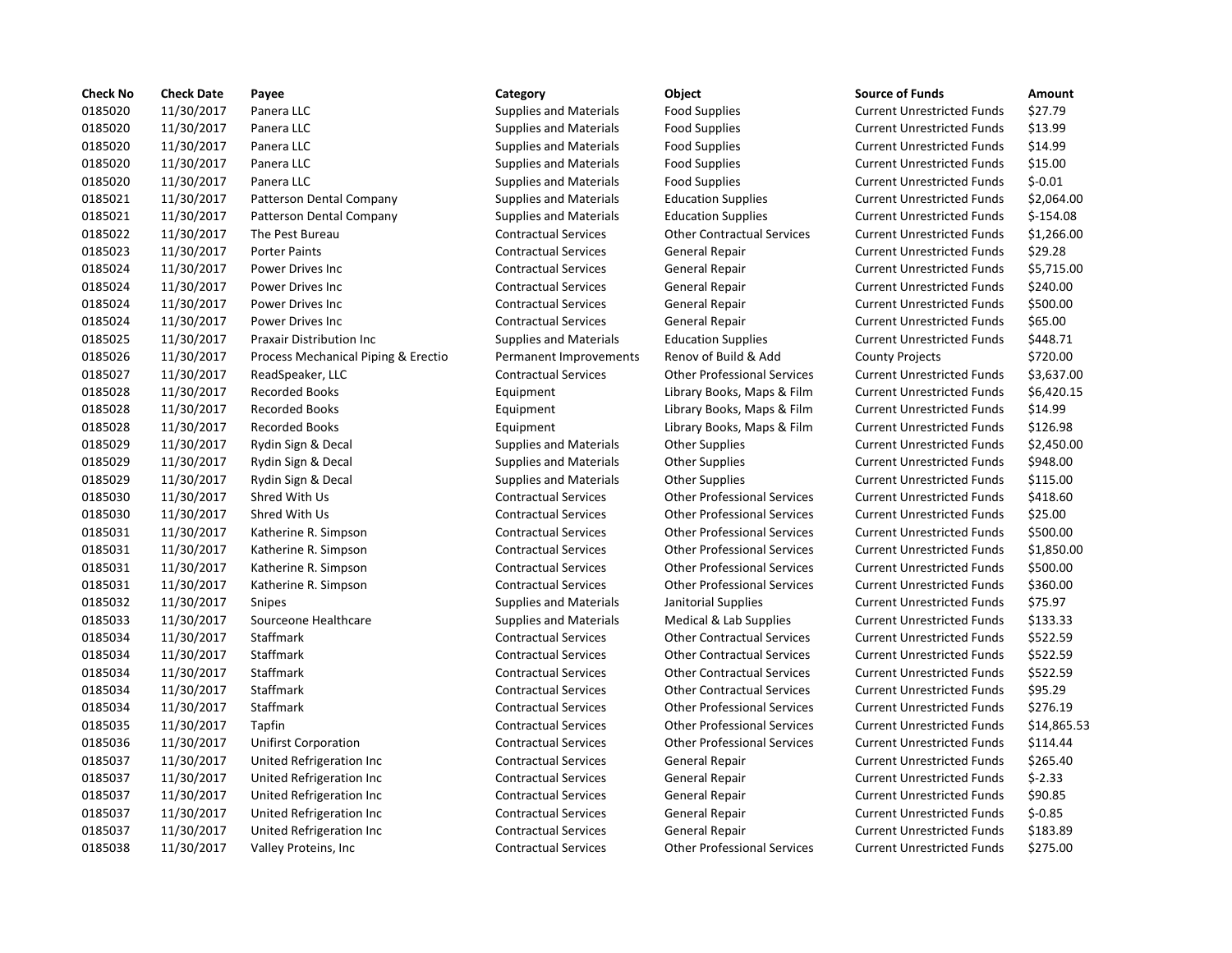| <b>Check No</b> | <b>Check Date</b> | Payee                              | Category                      | Object                             | <b>Source of Funds</b>            | Amount    |
|-----------------|-------------------|------------------------------------|-------------------------------|------------------------------------|-----------------------------------|-----------|
| 0185039         | 11/30/2017        | Waiter's Choice Catering           | <b>Supplies and Materials</b> | <b>Food Supplies</b>               | <b>Current Unrestricted Funds</b> | \$1,541.6 |
| 0185040         | 11/30/2017        | Xerox Corporation                  | <b>Fixed Charges</b>          | Leased To Own Equip                | <b>Current Unrestricted Funds</b> | \$720.02  |
| 0185040         | 11/30/2017        | Xerox Corporation                  | <b>Fixed Charges</b>          | Leased To Own Equip                | <b>Current Unrestricted Funds</b> | \$732.70  |
| 0185041         | 11/30/2017        | Barnes and Noble College Bookstore | <b>Current Liabilities</b>    | A/P Student Barnes & Noble         | <b>Current Unrestricted Funds</b> | \$18,580  |
| 0185042         | 11/30/2017        | Boykin and Davis Llc               | <b>Contractual Services</b>   | Legal Services                     | <b>Current Unrestricted Funds</b> | \$449.67  |
| 0185044         | 11/30/2017        | <b>Riverview Medical Clinic</b>    | <b>Contractual Services</b>   | <b>Other Professional Services</b> | <b>Current Unrestricted Funds</b> | \$80.00   |
| 0185046         | 11/30/2017        | Ellucian Inc                       | Travel                        | Out of State Registration Fees     | <b>Current Unrestricted Funds</b> | \$895.00  |
| 0185047         | 11/30/2017        | Adams Outdoor Advertising of Nc    | <b>Contractual Services</b>   | Advertising                        | <b>Current Unrestricted Funds</b> | \$1,885.0 |
| 0185048         | 11/30/2017        | Ameripride Services Inc            | <b>Supplies and Materials</b> | <b>Major Supplies</b>              | <b>Current Unrestricted Funds</b> | \$300.79  |
| 0185048         | 11/30/2017        | Ameripride Services Inc            | <b>Supplies and Materials</b> | Major Supplies                     | <b>Current Unrestricted Funds</b> | \$51.56   |
| 0185049         | 11/30/2017        | Caretaker Management Service Inc   | <b>Contractual Services</b>   | <b>Other Professional Services</b> | <b>Current Unrestricted Funds</b> | \$450.00  |
| 0185049         | 11/30/2017        | Caretaker Management Service Inc   | <b>Contractual Services</b>   | <b>Other Professional Services</b> | <b>Current Unrestricted Funds</b> | \$400.00  |
| 0185049         | 11/30/2017        | Caretaker Management Service Inc   | <b>Contractual Services</b>   | <b>Other Contractual Services</b>  | <b>Current Unrestricted Funds</b> | \$1,205.0 |
| 0185050         | 11/30/2017        | Chef's Catering                    | <b>Supplies and Materials</b> | <b>Food Supplies</b>               | <b>Current Unrestricted Funds</b> | \$305.35  |
| 0185050         | 11/30/2017        | Chef's Catering                    | <b>Supplies and Materials</b> | <b>Food Supplies</b>               | <b>Current Unrestricted Funds</b> | \$1,024.9 |
| 0185050         | 11/30/2017        | Chef's Catering                    | <b>Supplies and Materials</b> | <b>Food Supplies</b>               | <b>Current Unrestricted Funds</b> | \$314.82  |
| 0185051         | 11/30/2017        | Ellucian Inc                       | <b>Contractual Services</b>   | <b>Other Professional Services</b> | <b>Current Unrestricted Funds</b> | \$1,065.0 |
| 0185051         | 11/30/2017        | Ellucian Inc                       | <b>Contractual Services</b>   | <b>Other Professional Services</b> | <b>Current Unrestricted Funds</b> | \$852.00  |
| 0185051         | 11/30/2017        | Ellucian Inc                       | <b>Contractual Services</b>   | <b>Other Professional Services</b> | <b>Current Unrestricted Funds</b> | \$159.75  |
| 0185051         | 11/30/2017        | Ellucian Inc                       | <b>Contractual Services</b>   | <b>Other Professional Services</b> | <b>Current Unrestricted Funds</b> | \$852.00  |
| 0185052         | 11/30/2017        | Fortune Academy Inc                | <b>Contractual Services</b>   | <b>Other Professional Services</b> | <b>Current Unrestricted Funds</b> | \$7,376.6 |
| 0185052         | 11/30/2017        | Fortune Academy Inc                | <b>Contractual Services</b>   | <b>Other Professional Services</b> | <b>Current Unrestricted Funds</b> | \$3,034.5 |
| 0185052         | 11/30/2017        | Fortune Academy Inc                | <b>Contractual Services</b>   | <b>Other Professional Services</b> | <b>Current Unrestricted Funds</b> | \$1,658.4 |
| 0185052         | 11/30/2017        | Fortune Academy Inc                | <b>Contractual Services</b>   | <b>Other Professional Services</b> | <b>Current Unrestricted Funds</b> | \$6,035.4 |
| 0185052         | 11/30/2017        | Fortune Academy Inc                | <b>Contractual Services</b>   | <b>Other Professional Services</b> | <b>Current Unrestricted Funds</b> | \$8,382.5 |
| 0185053         | 11/30/2017        | Keck and Wood, Inc                 | Permanent Improvements        | Fees, Arch, Eng & Other            | Unexpended Plant                  | \$722.61  |
| 0185053         | 11/30/2017        | Keck and Wood, Inc                 | Permanent Improvements        | Fees, Arch, Eng & Other            | Unexpended Plant                  | \$5,550.5 |
| 0185054         | 11/30/2017        | <b>Praxair Distribution Inc.</b>   | <b>Supplies and Materials</b> | <b>Education Supplies</b>          | <b>Current Unrestricted Funds</b> | \$63.18   |
| 0185055         | 11/30/2017        | Staffmark                          | <b>Contractual Services</b>   | <b>Other Professional Services</b> | <b>Current Unrestricted Funds</b> | \$95.29   |
| 0185055         | 11/30/2017        | Staffmark                          | <b>Contractual Services</b>   | <b>Other Professional Services</b> | <b>Current Unrestricted Funds</b> | \$236.47  |
| 0185056         | 11/30/2017        | Stericycle Inc                     | <b>Contractual Services</b>   | <b>Other Professional Services</b> | <b>Current Unrestricted Funds</b> | \$131.24  |
| 0185056         | 11/30/2017        | Stericycle Inc                     | <b>Contractual Services</b>   | <b>Other Professional Services</b> | <b>Current Unrestricted Funds</b> | \$282.67  |
| 0185056         | 11/30/2017        | Stericycle Inc                     | <b>Contractual Services</b>   | <b>Other Professional Services</b> | <b>Current Unrestricted Funds</b> | \$75.72   |
| 0185056         | 11/30/2017        | Stericycle Inc                     | <b>Contractual Services</b>   | <b>Other Professional Services</b> | <b>Current Unrestricted Funds</b> | \$15.14   |
| 0185057         | 11/30/2017        | United Refrigeration Inc           | <b>Contractual Services</b>   | <b>General Repair</b>              | <b>Current Unrestricted Funds</b> | \$169.33  |
| 0185057         | 11/30/2017        | United Refrigeration Inc           | <b>Contractual Services</b>   | General Repair                     | <b>Current Unrestricted Funds</b> | \$597.79  |
| 0185057         | 11/30/2017        | United Refrigeration Inc           | <b>Contractual Services</b>   | General Repair                     | <b>Current Unrestricted Funds</b> | $$-5.19$  |
| 0185057         | 11/30/2017        | United Refrigeration Inc           | <b>Contractual Services</b>   | <b>General Repair</b>              | <b>Current Unrestricted Funds</b> | $$-1.58$  |
| 0185057         | 11/30/2017        | United Refrigeration Inc           | <b>Contractual Services</b>   | General Repair                     | <b>Current Unrestricted Funds</b> | \$2,396.5 |
| 0185057         | 11/30/2017        | United Refrigeration Inc           | <b>Contractual Services</b>   | General Repair                     | <b>Current Unrestricted Funds</b> | \$133.56  |
| 0185057         | 11/30/2017        | United Refrigeration Inc           | <b>Contractual Services</b>   | <b>General Repair</b>              | <b>Current Unrestricted Funds</b> | \$50.00   |
| 0185057         | 11/30/2017        | United Refrigeration Inc           | <b>Contractual Services</b>   | General Repair                     | <b>Current Unrestricted Funds</b> | $$-25.30$ |
| 0185058         | 11/30/2017        | Waste Management of the Carolinas  | <b>Contractual Services</b>   | <b>Other Contractual Services</b>  | <b>Current Unrestricted Funds</b> | \$345.53  |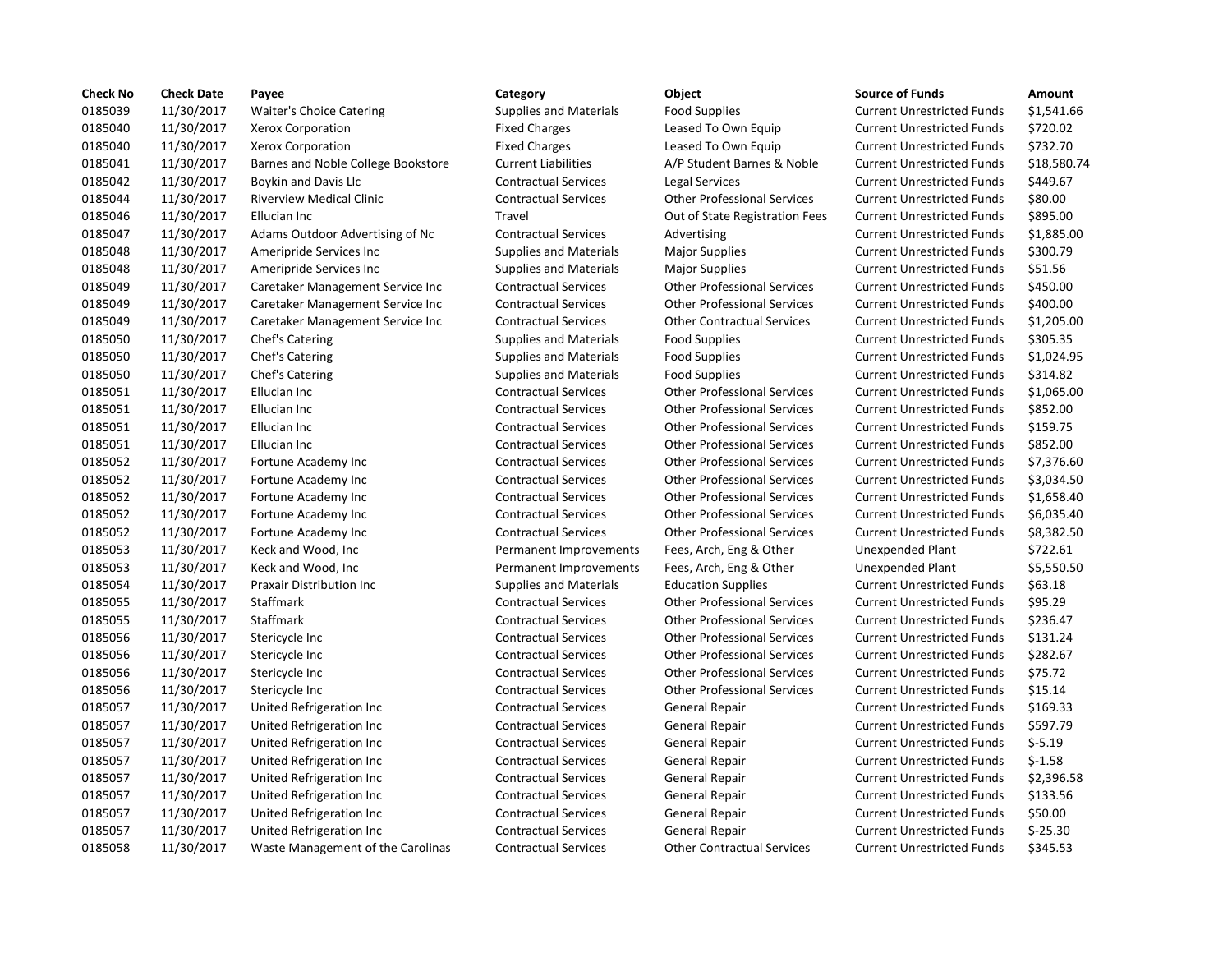| <b>Check No</b> | <b>Check Date</b> | Payee               | Category | Object                         | <b>Source of Funds</b>            | Amount   |
|-----------------|-------------------|---------------------|----------|--------------------------------|-----------------------------------|----------|
| E0007769        | 11/02/2017        | <b>YTC Employee</b> | Travel   | In State Lodging               | <b>Current Unrestricted Funds</b> | \$135.03 |
| E0007769        | 11/02/2017        | <b>YTC Employee</b> | Travel   | In State Meals                 | <b>Current Unrestricted Funds</b> | \$7.00   |
| E0007770        | 11/02/2017        | <b>YTC Employee</b> | Travel   | In State Priv Auto             | <b>Current Restricted Funds</b>   | \$91.08  |
| E0007771        | 11/02/2017        | <b>YTC Employee</b> | Travel   | In State Misc Travel Exp       | <b>Current Unrestricted Funds</b> | \$5.01   |
| E0007772        | 11/02/2017        | <b>YTC Employee</b> | Travel   | Non Deductible Meals           | <b>Current Unrestricted Funds</b> | \$7.00   |
| E0007773        | 11/02/2017        | <b>YTC Employee</b> | Travel   | In State Priv Auto             | <b>Current Unrestricted Funds</b> | \$82.17  |
| E0007774        | 11/02/2017        | <b>YTC Employee</b> | Travel   | In State Priv Auto             | <b>Current Unrestricted Funds</b> | \$76.23  |
| E0007775        | 11/02/2017        | <b>YTC Employee</b> | Travel   | Out of State Misc Travel       | <b>Current Unrestricted Funds</b> | \$121.50 |
| E0007775        | 11/02/2017        | <b>YTC Employee</b> | Travel   | Out of State Registration Fees | <b>Current Unrestricted Funds</b> | \$995.00 |
| E0007775        | 11/02/2017        | <b>YTC Employee</b> | Travel   | <b>Out of State Meals</b>      | <b>Current Unrestricted Funds</b> | \$84.00  |
| E0007775        | 11/02/2017        | <b>YTC Employee</b> | Travel   | Out of State Priv Auto         | <b>Current Unrestricted Funds</b> | \$235.62 |
| E0007776        | 11/02/2017        | <b>YTC Employee</b> | Travel   | In State Priv Auto             | <b>Current Unrestricted Funds</b> | \$83.16  |
| E0007777        | 11/02/2017        | <b>YTC Employee</b> | Travel   | In State Priv Auto             | <b>Current Unrestricted Funds</b> | \$10.89  |
| E0007778        | 11/02/2017        | <b>YTC Employee</b> | Travel   | In State Priv Auto             | <b>Current Unrestricted Funds</b> | \$85.64  |
| E0007779        | 11/02/2017        | <b>YTC Employee</b> | Travel   | In State Priv Auto             | <b>Current Unrestricted Funds</b> | \$373.56 |
| E0007780        | 11/02/2017        | <b>YTC Employee</b> | Travel   | In State Priv Auto             | <b>Current Unrestricted Funds</b> | \$116.83 |
| E0007781        | 11/02/2017        | <b>YTC Employee</b> | Travel   | In State Meals                 | <b>Current Unrestricted Funds</b> | \$34.50  |
| E0007782        | 11/03/2017        | <b>YTC Employee</b> | Travel   | Out of State Priv Auto         | <b>Current Unrestricted Funds</b> | \$16.53  |
| E0007783        | 11/03/2017        | <b>YTC Employee</b> | Travel   | In State Priv Auto             | <b>Current Unrestricted Funds</b> | \$56.83  |
| E0007784        | 11/13/2017        | <b>YTC Employee</b> | Travel   | Out of State Priv Auto         | <b>Current Unrestricted Funds</b> | \$19.21  |
| E0007785        | 11/13/2017        | <b>YTC Employee</b> | Travel   | In State Priv Auto             | <b>Current Unrestricted Funds</b> | \$140.98 |
| E0007786        | 11/13/2017        | <b>YTC Employee</b> | Travel   | In State Priv Auto             | <b>Current Unrestricted Funds</b> | \$83.60  |
| E0007787        | 11/13/2017        | <b>YTC Employee</b> | Travel   | In State Priv Auto             | <b>Current Unrestricted Funds</b> | \$10.06  |
| E0007787        | 11/13/2017        | <b>YTC Employee</b> | Travel   | In State Priv Auto             | <b>Current Unrestricted Funds</b> | \$9.70   |
| E0007788        | 11/13/2017        | <b>YTC Employee</b> | Travel   | In State Priv Auto             | <b>Current Unrestricted Funds</b> | \$75.93  |
| E0007788        | 11/13/2017        | <b>YTC Employee</b> | Travel   | In State Priv Auto             | <b>Current Unrestricted Funds</b> | \$75.93  |
| E0007789        | 11/13/2017        | <b>YTC Employee</b> | Travel   | In State Priv Auto             | <b>Current Unrestricted Funds</b> | \$111.08 |
| E0007790        | 11/13/2017        | <b>YTC Employee</b> | Travel   | In State Priv Auto             | <b>Current Unrestricted Funds</b> | \$94.55  |
| E0007791        | 11/13/2017        | <b>YTC Employee</b> | Travel   | In State Priv Auto             | <b>Current Unrestricted Funds</b> | \$389.04 |
| E0007792        | 11/13/2017        | <b>YTC Employee</b> | Travel   | In State Priv Auto             | <b>Current Unrestricted Funds</b> | \$128.69 |
| E0007793        | 11/13/2017        | <b>YTC Employee</b> | Travel   | In State Priv Auto             | <b>Current Unrestricted Funds</b> | \$25.15  |
| E0007793        | 11/13/2017        | <b>YTC Employee</b> | Travel   | In State Priv Auto             | <b>Current Unrestricted Funds</b> | \$25.15  |
| E0007794        | 11/13/2017        | <b>YTC Employee</b> | Travel   | In State Priv Auto             | <b>Current Unrestricted Funds</b> | \$7.00   |
| E0007795        | 11/13/2017        | <b>YTC Employee</b> | Travel   | Out of State Priv Auto         | <b>Current Unrestricted Funds</b> | \$12.87  |
| E0007796        | 11/13/2017        | <b>YTC Employee</b> | Travel   | Out of State Priv Auto         | <b>Current Unrestricted Funds</b> | \$221.76 |
| E0007796        | 11/13/2017        | <b>YTC Employee</b> | Travel   | Out of State Meals             | <b>Current Unrestricted Funds</b> | \$50.00  |
| E0007797        | 11/13/2017        | <b>YTC Employee</b> | Travel   | In State Priv Auto             | <b>Current Unrestricted Funds</b> | \$71.62  |
| E0007797        | 11/13/2017        | <b>YTC Employee</b> | Travel   | Non Deductible Meals           | <b>Current Unrestricted Funds</b> | \$7.00   |
| E0007798        | 11/13/2017        | <b>YTC Employee</b> | Travel   | <b>Out of State Meals</b>      | <b>Current Unrestricted Funds</b> | \$128.00 |
| E0007799        | 11/13/2017        | <b>YTC Employee</b> | Travel   | In State Meals                 | <b>Current Restricted Funds</b>   | \$12.00  |
| E0007800        | 11/13/2017        | <b>YTC Employee</b> | Travel   | In State Priv Auto             | <b>Current Unrestricted Funds</b> | \$421.46 |
| E0007801        | 11/13/2017        | <b>YTC Employee</b> | Travel   | In State Priv Auto             | <b>Current Unrestricted Funds</b> | \$98.77  |
| E0007802        | 11/13/2017        | <b>YTC Employee</b> | Travel   | In State Meals                 | <b>Current Restricted Funds</b>   | \$12.00  |
|                 |                   |                     |          |                                |                                   |          |